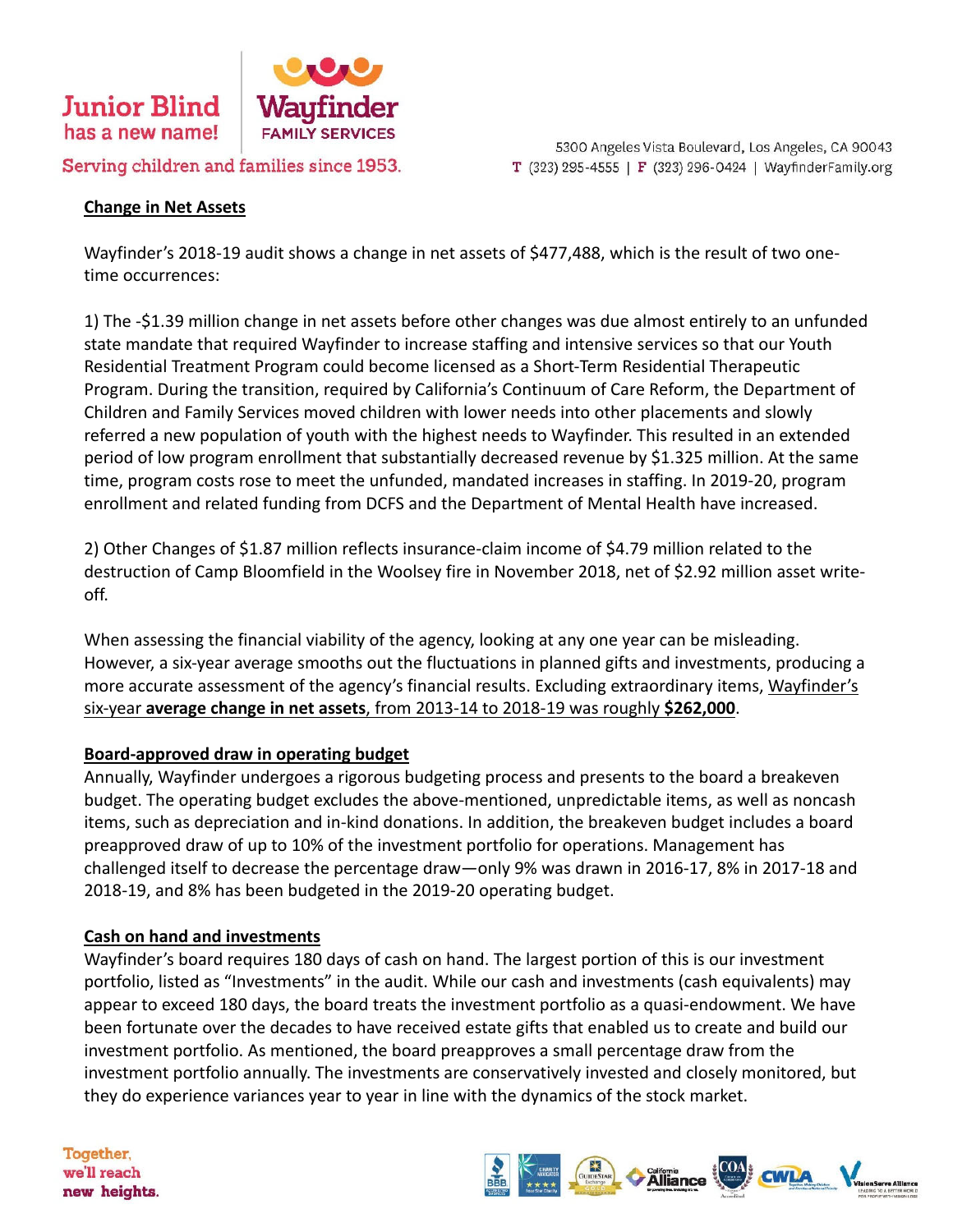

**FINANCIAL STATEMENTS** 

**JUNE 30, 2019** 

PASADENA 234 E Colorado Blvd Suite M150 Pasadena, CA 91101 p: 626.403.6801

A Trusted Nonprofit Partner

Main Fax: 626.403.6866

OAKLAND 1901 Harrison Street Suite 1150 Oakland, CA 94612 p: 510.379.1182

www.npocpas.com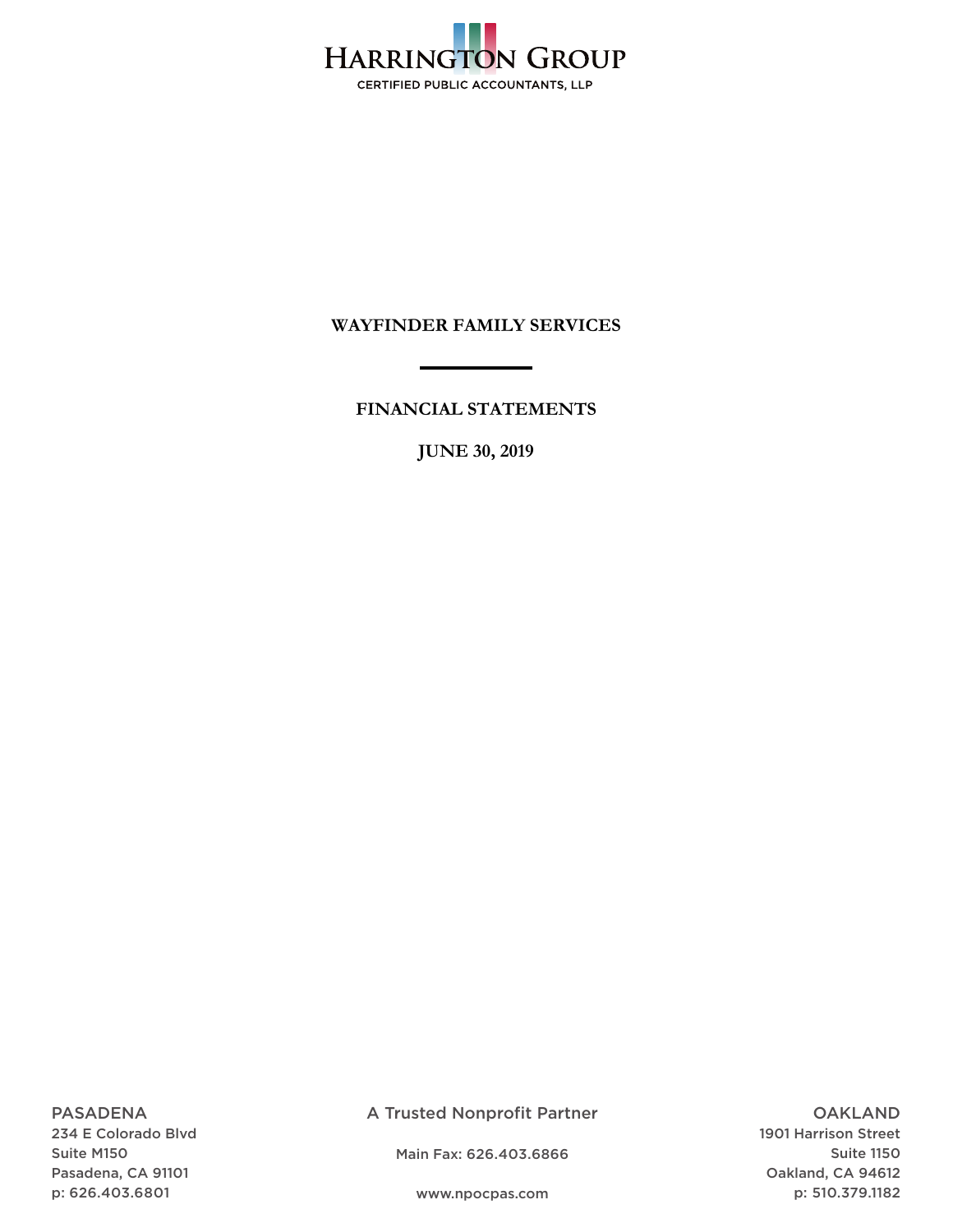# **CONTENTS**

| Independent Auditors' Report            | $1 - 2$ |
|-----------------------------------------|---------|
| Statement of Financial Position         | 3       |
| <b>Statement of Activities</b>          | 4       |
| <b>Statement of Functional Expenses</b> | 5-6     |
| <b>Statement of Cash Flows</b>          | 7       |
| Notes to Financial Statements           | $8-22$  |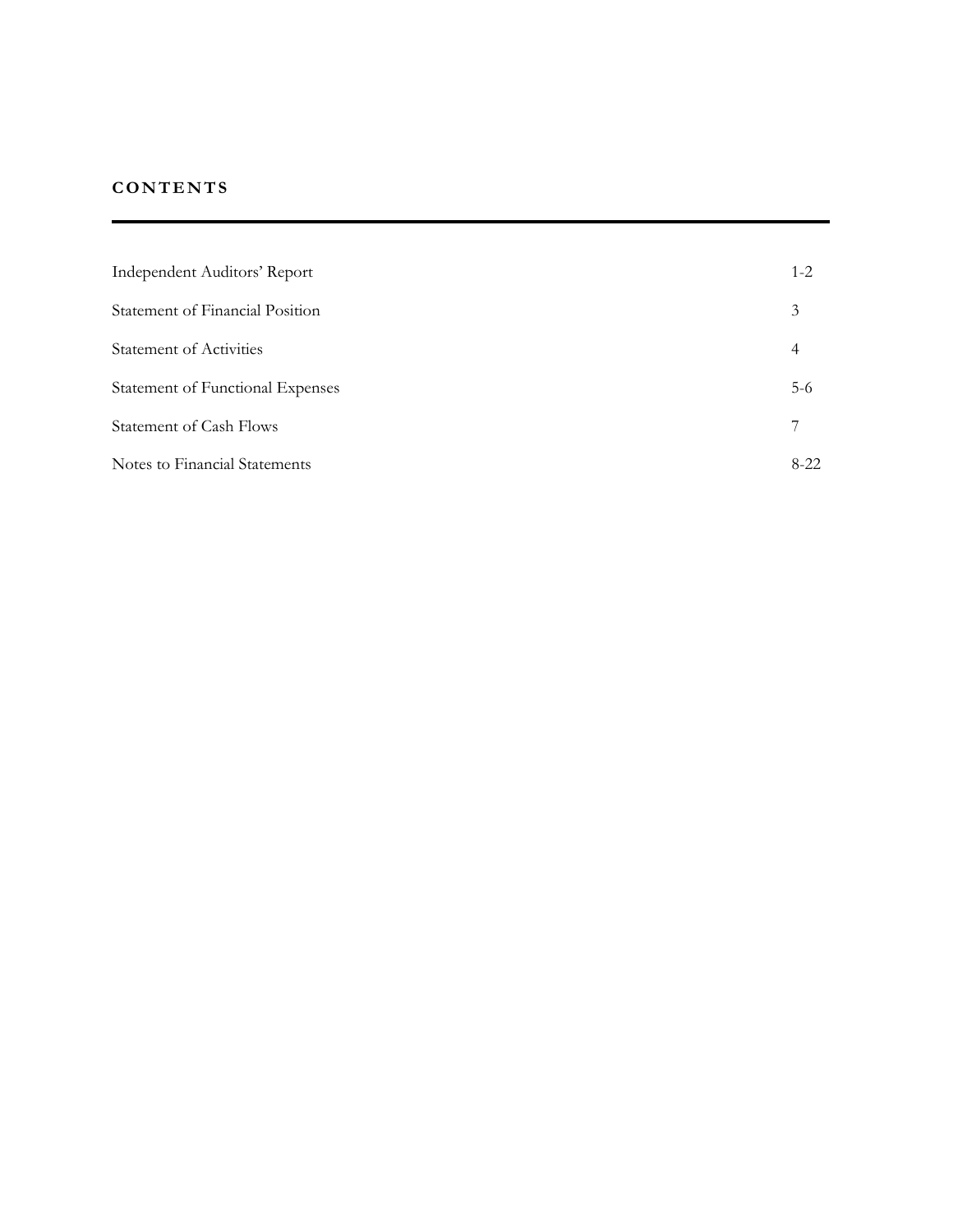# **HARRINGTON GROUP** CERTIFIED PUBLIC ACCOUNTANTS, LLP

# **INDEPENDENT AUDITORS' REPORT**

To the Board of Directors Wayfinder Family Services

#### **Report on the Financial Statements**

We have audited the accompanying financial statements of Wayfinder Family Services (a nonprofit organization), which comprise of the Statement of Financial Position as of June 30, 2019, and the related Statements of Activities, Functional Expenses, and Cash Flows for the year then ended and the related notes to the financial statements.

#### **Management's Responsibility for the Financial Statements**

Management is responsible for the preparation and fair presentation of these financial statements in accordance with accounting principles generally accepted in the United States of America; this includes the design, implementation, and maintenance of internal control relevant to the preparation and fair presentation of financial statements that are free from material misstatement, whether due to fraud or error.

#### **Auditors' Responsibility**

Our responsibility is to express an opinion on these financial statements based on our audits. We conducted our audit in accordance with auditing standards generally accepted in the United States of America and the standards applicable to financial audits contained in *Government Auditing Standards*, issued by the Comptroller General of the United States. Those standards require that we plan and perform the audit to obtain reasonable assurance about whether the financial statements are free of material misstatement.

An audit involves performing procedures to obtain audit evidence about the amounts and disclosures in the financial statements. The procedures selected depend on the auditors' judgment, including the assessment of the risks of material misstatement of the financial statements, whether due to fraud or error. In making those risk assessments, the auditor considers internal control relevant to the entity's preparation and fair presentation of the financial statements in order to design audit procedures that are appropriate in the circumstances, but not for the purpose of expressing an opinion on the effectiveness of the entity's internal control. Accordingly, we express no such opinion. An audit also includes evaluating the appropriateness of accounting policies used and the reasonableness of significant accounting estimates made by management, as well as evaluating the overall presentation of the financial statements.

We believe that the audit evidence we have obtained is sufficient and appropriate to provide a basis for our audit opinion.

# **Opinion**

In our opinion, the financial statements referred to above present fairly, in all material respects, the financial position of Wayfinder Family Services as of June 30, 2019, and the changes in its net assets and its cash flows for the year then ended in accordance with accounting principles generally accepted in the United States of America.

PASADENA 234 E Colorado Blvd Suite M150 Pasadena, CA 91101 p: 626.403.6801

A Trusted Nonprofit Partner

Main Fax: 626.403.6866

OAKLAND 1901 Harrison Street Suite 1150 Oakland, CA 94612 p: 510.379.1182

www.npocpas.com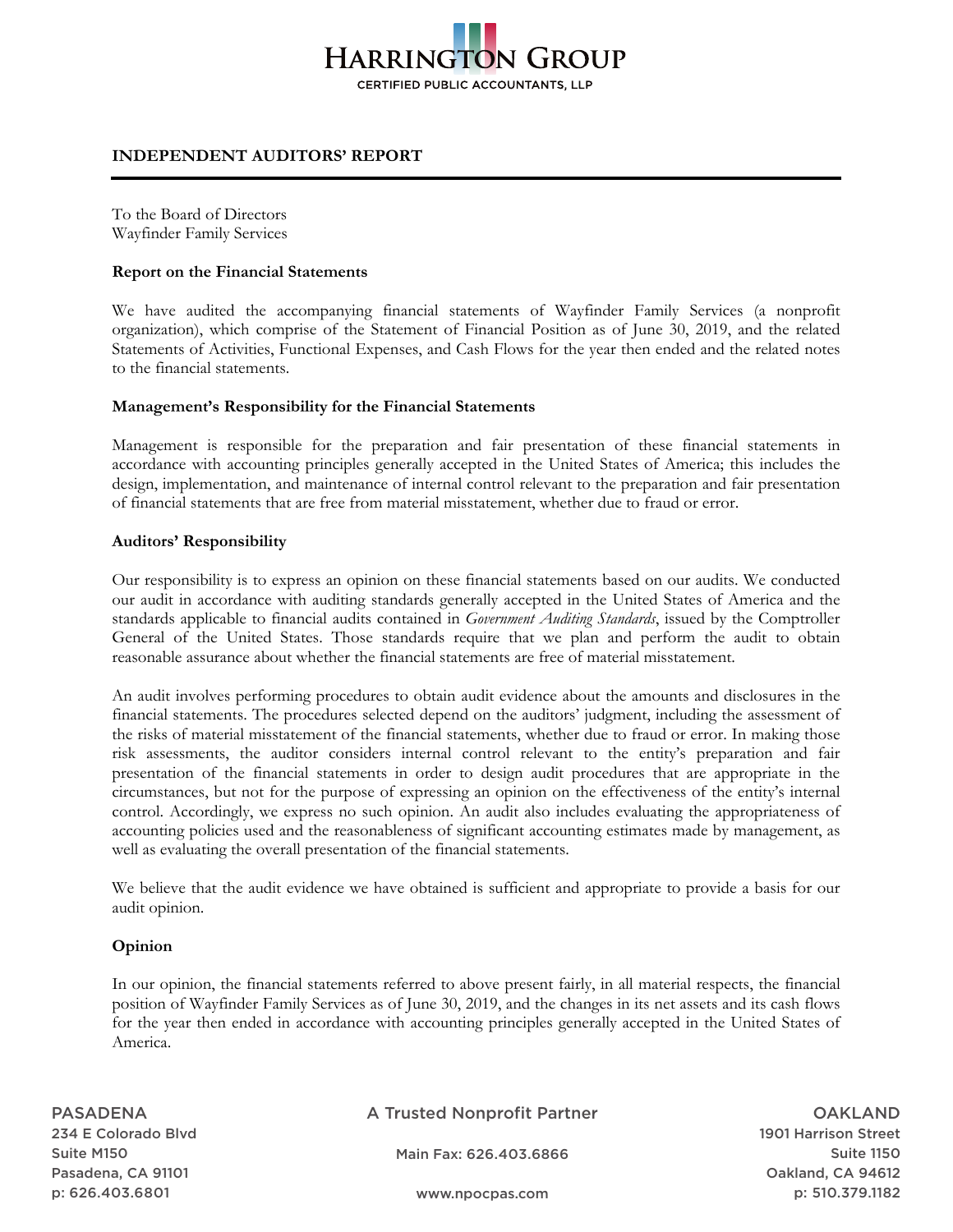# **INDEPENDENT AUDITORS' REPORT**  continued

# **Other Matter**

#### *Report on Summarized Comparative Information*

We have previously audited Wayfinder Family Services' 2018 financial statements, and we expressed an unmodified audit opinion on those audited financial statements in our report dated October 29, 2018. In our opinion, the summarized comparative information presented herein as of and for the year ended June 30, 2018, is consistent, in all material respects, with the audited financial statements from which it has been derived.

#### **Other Reporting Required by Government Auditing Standards**

In accordance with *Government Auditing Standards*, we have also issued our report dated October 23, 2019, on our consideration of Wayfinder Family Services' internal control over financial reporting and on our tests of its compliance with certain provisions of laws, regulations, contracts, and grant agreements, and other matters. The purpose of that report is solely to describe the scope of our testing of internal control over financial reporting and compliance and the results of that testing, and not to provide an opinion on the effectiveness of Wayfinder Family Services' internal control over financial reporting or on compliance. That report is an integral part of an audit performed in accordance with *Government Auditing Standards* in considering Wayfinder Family Services' internal control over financial reporting and compliance.

Harrington Group

Pasadena, California October 23, 2019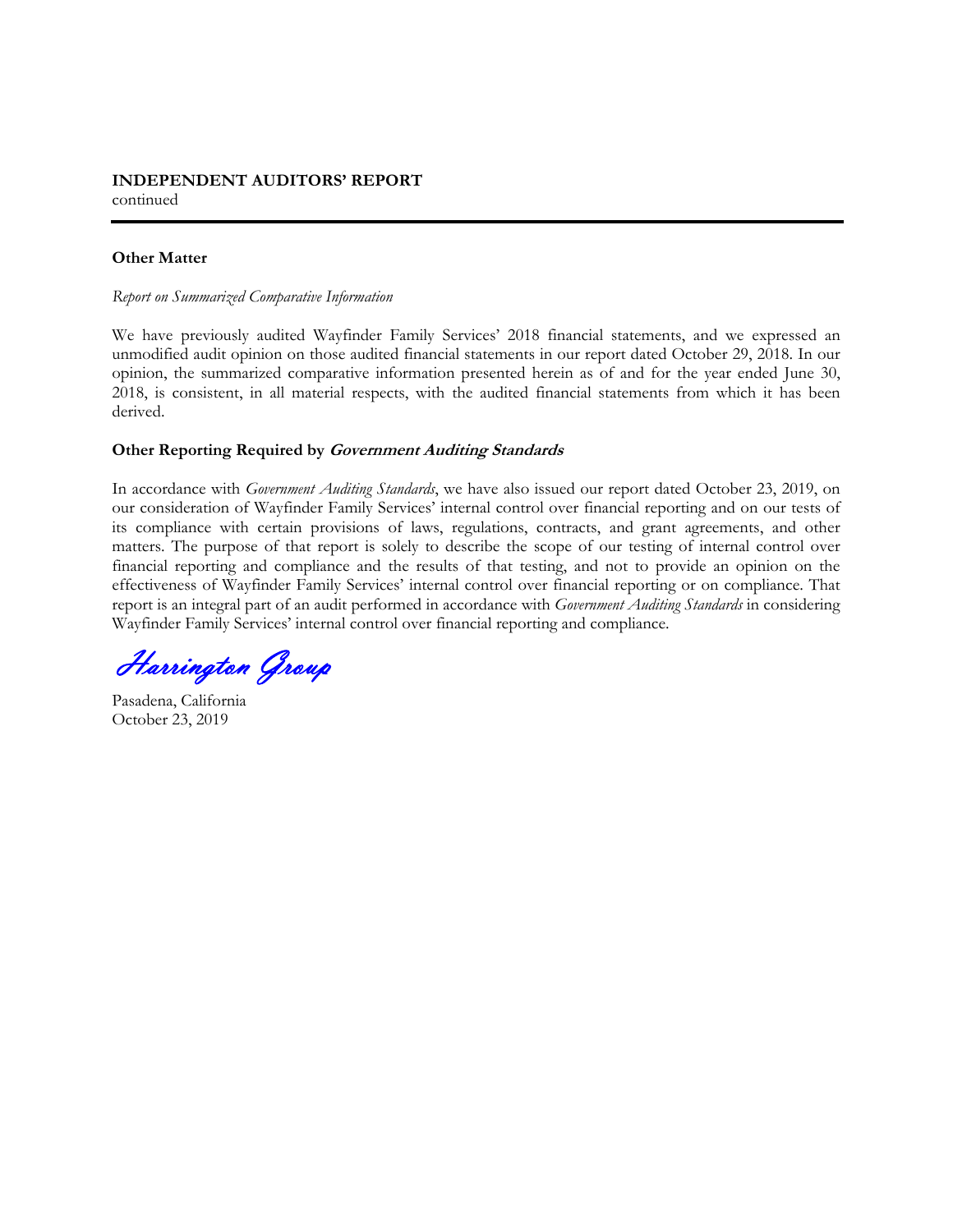#### STATEMENT OF FINANCIAL POSITION June 30, 2019 With comparative totals at June 30, 2018

|                                                                      |    | <b>Without Donor</b> | <b>With Donor</b> |                     |    |            |    | As Restated |
|----------------------------------------------------------------------|----|----------------------|-------------------|---------------------|----|------------|----|-------------|
|                                                                      |    | <b>Restrictions</b>  |                   | <b>Restrictions</b> |    | 2019       |    | 2018        |
| <b>ASSETS</b>                                                        |    |                      |                   |                     |    |            |    |             |
| Cash                                                                 | \$ | 448,431              | \$                |                     | \$ | 448,431    | \$ | 392,403     |
| Accounts and grants receivable, net of allowance of \$278,833        |    | 2,835,032            |                   |                     |    | 2,835,032  |    | 3,816,826   |
| Pledges receivable (Note 4)                                          |    | 911,275              |                   | 430,850             |    | 1,342,125  |    | 553,350     |
| Other receivables (Note 17)                                          |    | 4,026,641            |                   |                     |    | 4,026,641  |    |             |
| Prepaid expenses and other assets                                    |    | 2,294,083            |                   |                     |    | 2,294,083  |    | 2,203,304   |
| Investments (Note 5)                                                 |    | 27,101,769           |                   | 828,440             |    | 27,930,209 |    | 28,509,249  |
| Property held for investment                                         |    | 2,989,000            |                   |                     |    | 2,989,000  |    | 2,989,000   |
| Property and equipment (Note 7)                                      |    | 10,774,120           |                   |                     |    | 10,774,120 |    | 13,795,567  |
| <b>TOTAL ASSETS</b>                                                  | S. | 51,380,351           | \$                | 1,259,290           | \$ | 52,639,641 | s  | 52,259,699  |
| <b>LIABILITIES AND NET ASSETS</b>                                    |    |                      |                   |                     |    |            |    |             |
| <b>LIABILITIES</b>                                                   |    |                      |                   |                     |    |            |    |             |
| Accounts payable                                                     | \$ | 589,147              | \$                |                     | \$ | 589,147    | \$ | 633,948     |
| Accrued liabilities (Note 8)                                         |    | 3,974,341            |                   |                     |    | 3,974,341  |    | 3,260,208   |
| Accrued unemployment liability (Note 9)                              |    | 23,225               |                   |                     |    | 23,225     |    | 31,770      |
| Line of credit (Note 10)                                             |    |                      |                   |                     |    |            |    | 425,000     |
| Loan                                                                 |    |                      |                   |                     |    |            |    | 333,333     |
| <b>TOTAL LIABILITIES</b>                                             |    | 4,586,713            |                   |                     |    | 4,586,713  |    | 4,684,259   |
| <b>NET ASSETS</b>                                                    |    |                      |                   |                     |    |            |    |             |
| Without donor restrictions                                           |    | 8,917,749            |                   |                     |    | 8,917,749  |    | 4,625,774   |
| Without donor restrictions - property, plant, and equipment (Note 2) |    | 10,774,120           |                   |                     |    | 10,774,120 |    | 13,795,567  |
| Without donor restrictions - board designated (Note 2)               |    | 27,101,769           |                   |                     |    | 27,101,769 |    | 28,152,759  |
| With donor restrictions                                              |    |                      |                   |                     |    |            |    |             |
| Purpose restrictions (Note 12)                                       |    |                      |                   | 839,410             |    | 839,410    |    | 581,460     |
| Perpetual in nature (Note 13)                                        |    |                      |                   | 419,880             |    | 419,880    |    | 419,880     |
| <b>TOTAL NET ASSETS</b>                                              |    | 46,793,638           |                   | 1,259,290           |    | 48,052,928 |    | 47,575,440  |
| <b>TOTAL LIABILITIES AND NET ASSETS</b>                              | \$ | 51,380,351           | \$                | 1,259,290           | \$ | 52,639,641 | s  | 52,259,699  |

The accompanying notes are an integral part of these financial statements.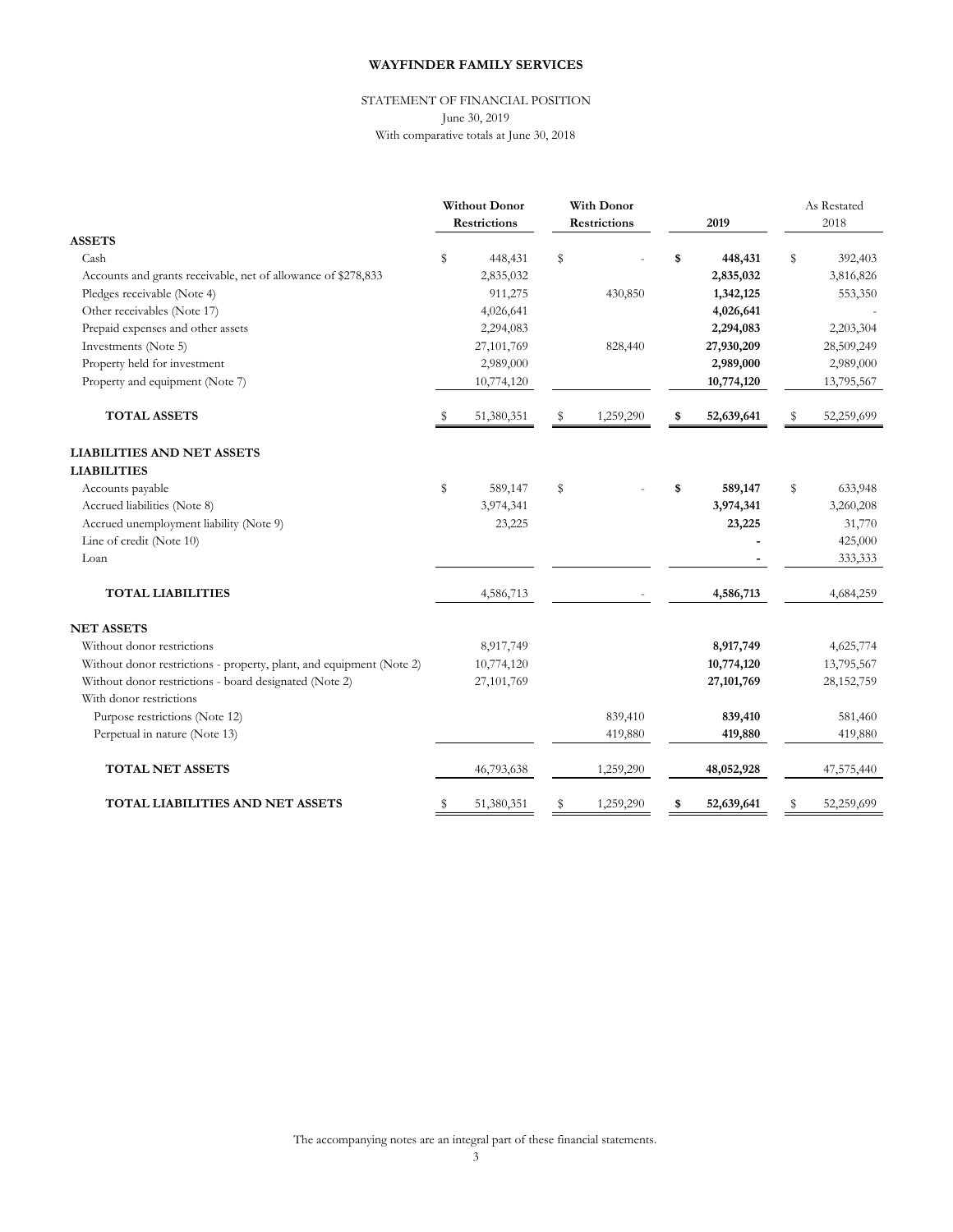#### STATEMENT OF ACTIVITIES For the year ended June 30, 2019 With comparative totals for the year ended June 30, 2018

| <b>REVENUE</b><br>Private support<br>Wills and bequests<br>\$<br>1,456,784<br>\$<br>\$<br>1,456,784<br>\$<br>4,564,982<br>Other contributions<br>3,055,729<br>300,000<br>3,355,729<br>1,991,575<br>Trust income<br>1,366,378<br>1,366,378<br>978,359<br>Contributed property, goods, and services (Note 6)<br>446,703<br>446,703<br>827,321<br>Net assets released from restrictions (Note 12)<br>45,104<br>(45, 104)<br>6,370,698<br>254,896<br>6,625,594<br>8,362,237<br>Government fees and other revenue<br>22,925,054<br>22,925,054<br>Government contracts, fees for service, and grants (Note 14)<br>20,293,275<br>182,705<br>Other revenue<br>182,705<br>652,460<br>23, 107, 759<br>23,107,759<br>20,945,735<br>$\sim$<br>Other changes<br>Investment income, net of fees<br>471,353<br>3,054<br>474,407<br>342,370<br>Gain on investments<br>896,847<br>896,847<br>1,311,290<br>1,368,200<br>3,054<br>1,371,254<br>1,653,660<br><b>TOTAL REVENUE</b><br>257,950<br>31,104,607<br>30,961,632<br>30,846,657<br><b>EXPENSES</b><br>Program services<br>Early intervention program<br>1,533,388<br>1,533,388<br>1,431,309<br>Blind babies foundation<br>978,830<br>978,830<br>1,015,140<br>Special education school<br>2,222,880<br>2,222,880<br>2,178,257<br>4,768,220<br>4,768,220<br>4,252,188<br>Group homes<br>Camp Bloomfield and recreation<br>1,139,492<br>1,139,492<br>1,505,075<br>Transition services<br>990,614<br>990,614<br>835,939<br>Davidson program for independence<br>1,442,790<br>1,442,790<br>1,591,933<br>Hatlen Center<br>746,715<br>746,715<br>749,637<br>Temporary shelter care program<br>3,714,848<br>3,714,848<br>3,850,276<br>Short-term residential therapeutic program<br>3,881,450<br>3,881,450<br>3,627,811<br>Foster care and adoption<br>3,842,347<br>3,842,347<br>Mental health services<br>1,545,186<br>1,545,186<br>1,461,838<br>Public education program<br>479,376<br>479,376<br>449,386<br>79,367<br>979,581<br>Strategic initiatives<br>79,367<br>Total program services<br>27,365,503<br>27,365,503<br>23,928,370<br>$\sim$<br>Supporting services<br>Management and administrative<br>3,721,393<br>3,721,393<br>3,160,637<br>Fundraising and public relations<br>1,409,416<br>1,409,416<br>1,518,820<br>5,130,809<br>5,130,809<br>4,679,457<br>Total supporting services<br>$\overline{\phantom{a}}$<br><b>TOTAL EXPENSES</b><br>32,496,312<br>32,496,312<br>28,607,827<br><b>CHANGE IN NET ASSETS BEFORE OTHER CHANGES</b><br>(1,649,655)<br>257,950<br>(1, 391, 705)<br>2,353,805<br><b>OTHER CHANGES</b><br>(2,924,075)<br>(Loss) on disposal of property and equipment (Note 17)<br>(2,924,075)<br>Gain from insurance claims (Note 17)<br>4,793,268<br>4,793,268<br>TOTAL OTHER CHANGES<br>1,869,193<br>1,869,193<br><b>CHANGE IN NET ASSETS</b><br>219,538<br>257,950<br>477,488<br>2,353,805<br>NET ASSETS, BEGINNING OF YEAR AS PREVIOUSLY REPORTED<br>46,788,100<br>787,340<br>47,575,440<br>45,221,635<br>NET ASSETS RECLASSIFICATION (Note 18)<br>(214,000)<br>214,000<br>NET ASSETS, BEGINNING OF YEAR AS RESTATED<br>46,574,100<br>1,001,340<br>47,575,440<br>45,221,635<br>NET ASSETS, END OF YEAR<br>s<br>46,793,638<br>s<br>1,259,290<br>\$<br>48,052,928<br>\$<br>47,575,440 | <b>Without Donor</b><br>Restrictions | With Donor<br>Restrictions | 2019 | 2018 |
|-------------------------------------------------------------------------------------------------------------------------------------------------------------------------------------------------------------------------------------------------------------------------------------------------------------------------------------------------------------------------------------------------------------------------------------------------------------------------------------------------------------------------------------------------------------------------------------------------------------------------------------------------------------------------------------------------------------------------------------------------------------------------------------------------------------------------------------------------------------------------------------------------------------------------------------------------------------------------------------------------------------------------------------------------------------------------------------------------------------------------------------------------------------------------------------------------------------------------------------------------------------------------------------------------------------------------------------------------------------------------------------------------------------------------------------------------------------------------------------------------------------------------------------------------------------------------------------------------------------------------------------------------------------------------------------------------------------------------------------------------------------------------------------------------------------------------------------------------------------------------------------------------------------------------------------------------------------------------------------------------------------------------------------------------------------------------------------------------------------------------------------------------------------------------------------------------------------------------------------------------------------------------------------------------------------------------------------------------------------------------------------------------------------------------------------------------------------------------------------------------------------------------------------------------------------------------------------------------------------------------------------------------------------------------------------------------------------------------------------------------------------------------------------------------------------------------------------------------------------------------------------------------------------------------------------------------------------------------------------------------------------------------------------------------------------------------------------------------------------------------------------------------------------------------------------------------------------------------------------------------|--------------------------------------|----------------------------|------|------|
|                                                                                                                                                                                                                                                                                                                                                                                                                                                                                                                                                                                                                                                                                                                                                                                                                                                                                                                                                                                                                                                                                                                                                                                                                                                                                                                                                                                                                                                                                                                                                                                                                                                                                                                                                                                                                                                                                                                                                                                                                                                                                                                                                                                                                                                                                                                                                                                                                                                                                                                                                                                                                                                                                                                                                                                                                                                                                                                                                                                                                                                                                                                                                                                                                                                 |                                      |                            |      |      |
|                                                                                                                                                                                                                                                                                                                                                                                                                                                                                                                                                                                                                                                                                                                                                                                                                                                                                                                                                                                                                                                                                                                                                                                                                                                                                                                                                                                                                                                                                                                                                                                                                                                                                                                                                                                                                                                                                                                                                                                                                                                                                                                                                                                                                                                                                                                                                                                                                                                                                                                                                                                                                                                                                                                                                                                                                                                                                                                                                                                                                                                                                                                                                                                                                                                 |                                      |                            |      |      |
|                                                                                                                                                                                                                                                                                                                                                                                                                                                                                                                                                                                                                                                                                                                                                                                                                                                                                                                                                                                                                                                                                                                                                                                                                                                                                                                                                                                                                                                                                                                                                                                                                                                                                                                                                                                                                                                                                                                                                                                                                                                                                                                                                                                                                                                                                                                                                                                                                                                                                                                                                                                                                                                                                                                                                                                                                                                                                                                                                                                                                                                                                                                                                                                                                                                 |                                      |                            |      |      |
|                                                                                                                                                                                                                                                                                                                                                                                                                                                                                                                                                                                                                                                                                                                                                                                                                                                                                                                                                                                                                                                                                                                                                                                                                                                                                                                                                                                                                                                                                                                                                                                                                                                                                                                                                                                                                                                                                                                                                                                                                                                                                                                                                                                                                                                                                                                                                                                                                                                                                                                                                                                                                                                                                                                                                                                                                                                                                                                                                                                                                                                                                                                                                                                                                                                 |                                      |                            |      |      |
|                                                                                                                                                                                                                                                                                                                                                                                                                                                                                                                                                                                                                                                                                                                                                                                                                                                                                                                                                                                                                                                                                                                                                                                                                                                                                                                                                                                                                                                                                                                                                                                                                                                                                                                                                                                                                                                                                                                                                                                                                                                                                                                                                                                                                                                                                                                                                                                                                                                                                                                                                                                                                                                                                                                                                                                                                                                                                                                                                                                                                                                                                                                                                                                                                                                 |                                      |                            |      |      |
|                                                                                                                                                                                                                                                                                                                                                                                                                                                                                                                                                                                                                                                                                                                                                                                                                                                                                                                                                                                                                                                                                                                                                                                                                                                                                                                                                                                                                                                                                                                                                                                                                                                                                                                                                                                                                                                                                                                                                                                                                                                                                                                                                                                                                                                                                                                                                                                                                                                                                                                                                                                                                                                                                                                                                                                                                                                                                                                                                                                                                                                                                                                                                                                                                                                 |                                      |                            |      |      |
|                                                                                                                                                                                                                                                                                                                                                                                                                                                                                                                                                                                                                                                                                                                                                                                                                                                                                                                                                                                                                                                                                                                                                                                                                                                                                                                                                                                                                                                                                                                                                                                                                                                                                                                                                                                                                                                                                                                                                                                                                                                                                                                                                                                                                                                                                                                                                                                                                                                                                                                                                                                                                                                                                                                                                                                                                                                                                                                                                                                                                                                                                                                                                                                                                                                 |                                      |                            |      |      |
|                                                                                                                                                                                                                                                                                                                                                                                                                                                                                                                                                                                                                                                                                                                                                                                                                                                                                                                                                                                                                                                                                                                                                                                                                                                                                                                                                                                                                                                                                                                                                                                                                                                                                                                                                                                                                                                                                                                                                                                                                                                                                                                                                                                                                                                                                                                                                                                                                                                                                                                                                                                                                                                                                                                                                                                                                                                                                                                                                                                                                                                                                                                                                                                                                                                 |                                      |                            |      |      |
|                                                                                                                                                                                                                                                                                                                                                                                                                                                                                                                                                                                                                                                                                                                                                                                                                                                                                                                                                                                                                                                                                                                                                                                                                                                                                                                                                                                                                                                                                                                                                                                                                                                                                                                                                                                                                                                                                                                                                                                                                                                                                                                                                                                                                                                                                                                                                                                                                                                                                                                                                                                                                                                                                                                                                                                                                                                                                                                                                                                                                                                                                                                                                                                                                                                 |                                      |                            |      |      |
|                                                                                                                                                                                                                                                                                                                                                                                                                                                                                                                                                                                                                                                                                                                                                                                                                                                                                                                                                                                                                                                                                                                                                                                                                                                                                                                                                                                                                                                                                                                                                                                                                                                                                                                                                                                                                                                                                                                                                                                                                                                                                                                                                                                                                                                                                                                                                                                                                                                                                                                                                                                                                                                                                                                                                                                                                                                                                                                                                                                                                                                                                                                                                                                                                                                 |                                      |                            |      |      |
|                                                                                                                                                                                                                                                                                                                                                                                                                                                                                                                                                                                                                                                                                                                                                                                                                                                                                                                                                                                                                                                                                                                                                                                                                                                                                                                                                                                                                                                                                                                                                                                                                                                                                                                                                                                                                                                                                                                                                                                                                                                                                                                                                                                                                                                                                                                                                                                                                                                                                                                                                                                                                                                                                                                                                                                                                                                                                                                                                                                                                                                                                                                                                                                                                                                 |                                      |                            |      |      |
|                                                                                                                                                                                                                                                                                                                                                                                                                                                                                                                                                                                                                                                                                                                                                                                                                                                                                                                                                                                                                                                                                                                                                                                                                                                                                                                                                                                                                                                                                                                                                                                                                                                                                                                                                                                                                                                                                                                                                                                                                                                                                                                                                                                                                                                                                                                                                                                                                                                                                                                                                                                                                                                                                                                                                                                                                                                                                                                                                                                                                                                                                                                                                                                                                                                 |                                      |                            |      |      |
|                                                                                                                                                                                                                                                                                                                                                                                                                                                                                                                                                                                                                                                                                                                                                                                                                                                                                                                                                                                                                                                                                                                                                                                                                                                                                                                                                                                                                                                                                                                                                                                                                                                                                                                                                                                                                                                                                                                                                                                                                                                                                                                                                                                                                                                                                                                                                                                                                                                                                                                                                                                                                                                                                                                                                                                                                                                                                                                                                                                                                                                                                                                                                                                                                                                 |                                      |                            |      |      |
|                                                                                                                                                                                                                                                                                                                                                                                                                                                                                                                                                                                                                                                                                                                                                                                                                                                                                                                                                                                                                                                                                                                                                                                                                                                                                                                                                                                                                                                                                                                                                                                                                                                                                                                                                                                                                                                                                                                                                                                                                                                                                                                                                                                                                                                                                                                                                                                                                                                                                                                                                                                                                                                                                                                                                                                                                                                                                                                                                                                                                                                                                                                                                                                                                                                 |                                      |                            |      |      |
|                                                                                                                                                                                                                                                                                                                                                                                                                                                                                                                                                                                                                                                                                                                                                                                                                                                                                                                                                                                                                                                                                                                                                                                                                                                                                                                                                                                                                                                                                                                                                                                                                                                                                                                                                                                                                                                                                                                                                                                                                                                                                                                                                                                                                                                                                                                                                                                                                                                                                                                                                                                                                                                                                                                                                                                                                                                                                                                                                                                                                                                                                                                                                                                                                                                 |                                      |                            |      |      |
|                                                                                                                                                                                                                                                                                                                                                                                                                                                                                                                                                                                                                                                                                                                                                                                                                                                                                                                                                                                                                                                                                                                                                                                                                                                                                                                                                                                                                                                                                                                                                                                                                                                                                                                                                                                                                                                                                                                                                                                                                                                                                                                                                                                                                                                                                                                                                                                                                                                                                                                                                                                                                                                                                                                                                                                                                                                                                                                                                                                                                                                                                                                                                                                                                                                 |                                      |                            |      |      |
|                                                                                                                                                                                                                                                                                                                                                                                                                                                                                                                                                                                                                                                                                                                                                                                                                                                                                                                                                                                                                                                                                                                                                                                                                                                                                                                                                                                                                                                                                                                                                                                                                                                                                                                                                                                                                                                                                                                                                                                                                                                                                                                                                                                                                                                                                                                                                                                                                                                                                                                                                                                                                                                                                                                                                                                                                                                                                                                                                                                                                                                                                                                                                                                                                                                 |                                      |                            |      |      |
|                                                                                                                                                                                                                                                                                                                                                                                                                                                                                                                                                                                                                                                                                                                                                                                                                                                                                                                                                                                                                                                                                                                                                                                                                                                                                                                                                                                                                                                                                                                                                                                                                                                                                                                                                                                                                                                                                                                                                                                                                                                                                                                                                                                                                                                                                                                                                                                                                                                                                                                                                                                                                                                                                                                                                                                                                                                                                                                                                                                                                                                                                                                                                                                                                                                 |                                      |                            |      |      |
|                                                                                                                                                                                                                                                                                                                                                                                                                                                                                                                                                                                                                                                                                                                                                                                                                                                                                                                                                                                                                                                                                                                                                                                                                                                                                                                                                                                                                                                                                                                                                                                                                                                                                                                                                                                                                                                                                                                                                                                                                                                                                                                                                                                                                                                                                                                                                                                                                                                                                                                                                                                                                                                                                                                                                                                                                                                                                                                                                                                                                                                                                                                                                                                                                                                 |                                      |                            |      |      |
|                                                                                                                                                                                                                                                                                                                                                                                                                                                                                                                                                                                                                                                                                                                                                                                                                                                                                                                                                                                                                                                                                                                                                                                                                                                                                                                                                                                                                                                                                                                                                                                                                                                                                                                                                                                                                                                                                                                                                                                                                                                                                                                                                                                                                                                                                                                                                                                                                                                                                                                                                                                                                                                                                                                                                                                                                                                                                                                                                                                                                                                                                                                                                                                                                                                 |                                      |                            |      |      |
|                                                                                                                                                                                                                                                                                                                                                                                                                                                                                                                                                                                                                                                                                                                                                                                                                                                                                                                                                                                                                                                                                                                                                                                                                                                                                                                                                                                                                                                                                                                                                                                                                                                                                                                                                                                                                                                                                                                                                                                                                                                                                                                                                                                                                                                                                                                                                                                                                                                                                                                                                                                                                                                                                                                                                                                                                                                                                                                                                                                                                                                                                                                                                                                                                                                 |                                      |                            |      |      |
|                                                                                                                                                                                                                                                                                                                                                                                                                                                                                                                                                                                                                                                                                                                                                                                                                                                                                                                                                                                                                                                                                                                                                                                                                                                                                                                                                                                                                                                                                                                                                                                                                                                                                                                                                                                                                                                                                                                                                                                                                                                                                                                                                                                                                                                                                                                                                                                                                                                                                                                                                                                                                                                                                                                                                                                                                                                                                                                                                                                                                                                                                                                                                                                                                                                 |                                      |                            |      |      |
|                                                                                                                                                                                                                                                                                                                                                                                                                                                                                                                                                                                                                                                                                                                                                                                                                                                                                                                                                                                                                                                                                                                                                                                                                                                                                                                                                                                                                                                                                                                                                                                                                                                                                                                                                                                                                                                                                                                                                                                                                                                                                                                                                                                                                                                                                                                                                                                                                                                                                                                                                                                                                                                                                                                                                                                                                                                                                                                                                                                                                                                                                                                                                                                                                                                 |                                      |                            |      |      |
|                                                                                                                                                                                                                                                                                                                                                                                                                                                                                                                                                                                                                                                                                                                                                                                                                                                                                                                                                                                                                                                                                                                                                                                                                                                                                                                                                                                                                                                                                                                                                                                                                                                                                                                                                                                                                                                                                                                                                                                                                                                                                                                                                                                                                                                                                                                                                                                                                                                                                                                                                                                                                                                                                                                                                                                                                                                                                                                                                                                                                                                                                                                                                                                                                                                 |                                      |                            |      |      |
|                                                                                                                                                                                                                                                                                                                                                                                                                                                                                                                                                                                                                                                                                                                                                                                                                                                                                                                                                                                                                                                                                                                                                                                                                                                                                                                                                                                                                                                                                                                                                                                                                                                                                                                                                                                                                                                                                                                                                                                                                                                                                                                                                                                                                                                                                                                                                                                                                                                                                                                                                                                                                                                                                                                                                                                                                                                                                                                                                                                                                                                                                                                                                                                                                                                 |                                      |                            |      |      |
|                                                                                                                                                                                                                                                                                                                                                                                                                                                                                                                                                                                                                                                                                                                                                                                                                                                                                                                                                                                                                                                                                                                                                                                                                                                                                                                                                                                                                                                                                                                                                                                                                                                                                                                                                                                                                                                                                                                                                                                                                                                                                                                                                                                                                                                                                                                                                                                                                                                                                                                                                                                                                                                                                                                                                                                                                                                                                                                                                                                                                                                                                                                                                                                                                                                 |                                      |                            |      |      |
|                                                                                                                                                                                                                                                                                                                                                                                                                                                                                                                                                                                                                                                                                                                                                                                                                                                                                                                                                                                                                                                                                                                                                                                                                                                                                                                                                                                                                                                                                                                                                                                                                                                                                                                                                                                                                                                                                                                                                                                                                                                                                                                                                                                                                                                                                                                                                                                                                                                                                                                                                                                                                                                                                                                                                                                                                                                                                                                                                                                                                                                                                                                                                                                                                                                 |                                      |                            |      |      |
|                                                                                                                                                                                                                                                                                                                                                                                                                                                                                                                                                                                                                                                                                                                                                                                                                                                                                                                                                                                                                                                                                                                                                                                                                                                                                                                                                                                                                                                                                                                                                                                                                                                                                                                                                                                                                                                                                                                                                                                                                                                                                                                                                                                                                                                                                                                                                                                                                                                                                                                                                                                                                                                                                                                                                                                                                                                                                                                                                                                                                                                                                                                                                                                                                                                 |                                      |                            |      |      |
|                                                                                                                                                                                                                                                                                                                                                                                                                                                                                                                                                                                                                                                                                                                                                                                                                                                                                                                                                                                                                                                                                                                                                                                                                                                                                                                                                                                                                                                                                                                                                                                                                                                                                                                                                                                                                                                                                                                                                                                                                                                                                                                                                                                                                                                                                                                                                                                                                                                                                                                                                                                                                                                                                                                                                                                                                                                                                                                                                                                                                                                                                                                                                                                                                                                 |                                      |                            |      |      |
|                                                                                                                                                                                                                                                                                                                                                                                                                                                                                                                                                                                                                                                                                                                                                                                                                                                                                                                                                                                                                                                                                                                                                                                                                                                                                                                                                                                                                                                                                                                                                                                                                                                                                                                                                                                                                                                                                                                                                                                                                                                                                                                                                                                                                                                                                                                                                                                                                                                                                                                                                                                                                                                                                                                                                                                                                                                                                                                                                                                                                                                                                                                                                                                                                                                 |                                      |                            |      |      |
|                                                                                                                                                                                                                                                                                                                                                                                                                                                                                                                                                                                                                                                                                                                                                                                                                                                                                                                                                                                                                                                                                                                                                                                                                                                                                                                                                                                                                                                                                                                                                                                                                                                                                                                                                                                                                                                                                                                                                                                                                                                                                                                                                                                                                                                                                                                                                                                                                                                                                                                                                                                                                                                                                                                                                                                                                                                                                                                                                                                                                                                                                                                                                                                                                                                 |                                      |                            |      |      |
|                                                                                                                                                                                                                                                                                                                                                                                                                                                                                                                                                                                                                                                                                                                                                                                                                                                                                                                                                                                                                                                                                                                                                                                                                                                                                                                                                                                                                                                                                                                                                                                                                                                                                                                                                                                                                                                                                                                                                                                                                                                                                                                                                                                                                                                                                                                                                                                                                                                                                                                                                                                                                                                                                                                                                                                                                                                                                                                                                                                                                                                                                                                                                                                                                                                 |                                      |                            |      |      |
|                                                                                                                                                                                                                                                                                                                                                                                                                                                                                                                                                                                                                                                                                                                                                                                                                                                                                                                                                                                                                                                                                                                                                                                                                                                                                                                                                                                                                                                                                                                                                                                                                                                                                                                                                                                                                                                                                                                                                                                                                                                                                                                                                                                                                                                                                                                                                                                                                                                                                                                                                                                                                                                                                                                                                                                                                                                                                                                                                                                                                                                                                                                                                                                                                                                 |                                      |                            |      |      |
|                                                                                                                                                                                                                                                                                                                                                                                                                                                                                                                                                                                                                                                                                                                                                                                                                                                                                                                                                                                                                                                                                                                                                                                                                                                                                                                                                                                                                                                                                                                                                                                                                                                                                                                                                                                                                                                                                                                                                                                                                                                                                                                                                                                                                                                                                                                                                                                                                                                                                                                                                                                                                                                                                                                                                                                                                                                                                                                                                                                                                                                                                                                                                                                                                                                 |                                      |                            |      |      |
|                                                                                                                                                                                                                                                                                                                                                                                                                                                                                                                                                                                                                                                                                                                                                                                                                                                                                                                                                                                                                                                                                                                                                                                                                                                                                                                                                                                                                                                                                                                                                                                                                                                                                                                                                                                                                                                                                                                                                                                                                                                                                                                                                                                                                                                                                                                                                                                                                                                                                                                                                                                                                                                                                                                                                                                                                                                                                                                                                                                                                                                                                                                                                                                                                                                 |                                      |                            |      |      |
|                                                                                                                                                                                                                                                                                                                                                                                                                                                                                                                                                                                                                                                                                                                                                                                                                                                                                                                                                                                                                                                                                                                                                                                                                                                                                                                                                                                                                                                                                                                                                                                                                                                                                                                                                                                                                                                                                                                                                                                                                                                                                                                                                                                                                                                                                                                                                                                                                                                                                                                                                                                                                                                                                                                                                                                                                                                                                                                                                                                                                                                                                                                                                                                                                                                 |                                      |                            |      |      |
|                                                                                                                                                                                                                                                                                                                                                                                                                                                                                                                                                                                                                                                                                                                                                                                                                                                                                                                                                                                                                                                                                                                                                                                                                                                                                                                                                                                                                                                                                                                                                                                                                                                                                                                                                                                                                                                                                                                                                                                                                                                                                                                                                                                                                                                                                                                                                                                                                                                                                                                                                                                                                                                                                                                                                                                                                                                                                                                                                                                                                                                                                                                                                                                                                                                 |                                      |                            |      |      |
|                                                                                                                                                                                                                                                                                                                                                                                                                                                                                                                                                                                                                                                                                                                                                                                                                                                                                                                                                                                                                                                                                                                                                                                                                                                                                                                                                                                                                                                                                                                                                                                                                                                                                                                                                                                                                                                                                                                                                                                                                                                                                                                                                                                                                                                                                                                                                                                                                                                                                                                                                                                                                                                                                                                                                                                                                                                                                                                                                                                                                                                                                                                                                                                                                                                 |                                      |                            |      |      |
|                                                                                                                                                                                                                                                                                                                                                                                                                                                                                                                                                                                                                                                                                                                                                                                                                                                                                                                                                                                                                                                                                                                                                                                                                                                                                                                                                                                                                                                                                                                                                                                                                                                                                                                                                                                                                                                                                                                                                                                                                                                                                                                                                                                                                                                                                                                                                                                                                                                                                                                                                                                                                                                                                                                                                                                                                                                                                                                                                                                                                                                                                                                                                                                                                                                 |                                      |                            |      |      |
|                                                                                                                                                                                                                                                                                                                                                                                                                                                                                                                                                                                                                                                                                                                                                                                                                                                                                                                                                                                                                                                                                                                                                                                                                                                                                                                                                                                                                                                                                                                                                                                                                                                                                                                                                                                                                                                                                                                                                                                                                                                                                                                                                                                                                                                                                                                                                                                                                                                                                                                                                                                                                                                                                                                                                                                                                                                                                                                                                                                                                                                                                                                                                                                                                                                 |                                      |                            |      |      |
|                                                                                                                                                                                                                                                                                                                                                                                                                                                                                                                                                                                                                                                                                                                                                                                                                                                                                                                                                                                                                                                                                                                                                                                                                                                                                                                                                                                                                                                                                                                                                                                                                                                                                                                                                                                                                                                                                                                                                                                                                                                                                                                                                                                                                                                                                                                                                                                                                                                                                                                                                                                                                                                                                                                                                                                                                                                                                                                                                                                                                                                                                                                                                                                                                                                 |                                      |                            |      |      |
|                                                                                                                                                                                                                                                                                                                                                                                                                                                                                                                                                                                                                                                                                                                                                                                                                                                                                                                                                                                                                                                                                                                                                                                                                                                                                                                                                                                                                                                                                                                                                                                                                                                                                                                                                                                                                                                                                                                                                                                                                                                                                                                                                                                                                                                                                                                                                                                                                                                                                                                                                                                                                                                                                                                                                                                                                                                                                                                                                                                                                                                                                                                                                                                                                                                 |                                      |                            |      |      |
|                                                                                                                                                                                                                                                                                                                                                                                                                                                                                                                                                                                                                                                                                                                                                                                                                                                                                                                                                                                                                                                                                                                                                                                                                                                                                                                                                                                                                                                                                                                                                                                                                                                                                                                                                                                                                                                                                                                                                                                                                                                                                                                                                                                                                                                                                                                                                                                                                                                                                                                                                                                                                                                                                                                                                                                                                                                                                                                                                                                                                                                                                                                                                                                                                                                 |                                      |                            |      |      |
|                                                                                                                                                                                                                                                                                                                                                                                                                                                                                                                                                                                                                                                                                                                                                                                                                                                                                                                                                                                                                                                                                                                                                                                                                                                                                                                                                                                                                                                                                                                                                                                                                                                                                                                                                                                                                                                                                                                                                                                                                                                                                                                                                                                                                                                                                                                                                                                                                                                                                                                                                                                                                                                                                                                                                                                                                                                                                                                                                                                                                                                                                                                                                                                                                                                 |                                      |                            |      |      |
|                                                                                                                                                                                                                                                                                                                                                                                                                                                                                                                                                                                                                                                                                                                                                                                                                                                                                                                                                                                                                                                                                                                                                                                                                                                                                                                                                                                                                                                                                                                                                                                                                                                                                                                                                                                                                                                                                                                                                                                                                                                                                                                                                                                                                                                                                                                                                                                                                                                                                                                                                                                                                                                                                                                                                                                                                                                                                                                                                                                                                                                                                                                                                                                                                                                 |                                      |                            |      |      |
|                                                                                                                                                                                                                                                                                                                                                                                                                                                                                                                                                                                                                                                                                                                                                                                                                                                                                                                                                                                                                                                                                                                                                                                                                                                                                                                                                                                                                                                                                                                                                                                                                                                                                                                                                                                                                                                                                                                                                                                                                                                                                                                                                                                                                                                                                                                                                                                                                                                                                                                                                                                                                                                                                                                                                                                                                                                                                                                                                                                                                                                                                                                                                                                                                                                 |                                      |                            |      |      |
|                                                                                                                                                                                                                                                                                                                                                                                                                                                                                                                                                                                                                                                                                                                                                                                                                                                                                                                                                                                                                                                                                                                                                                                                                                                                                                                                                                                                                                                                                                                                                                                                                                                                                                                                                                                                                                                                                                                                                                                                                                                                                                                                                                                                                                                                                                                                                                                                                                                                                                                                                                                                                                                                                                                                                                                                                                                                                                                                                                                                                                                                                                                                                                                                                                                 |                                      |                            |      |      |
|                                                                                                                                                                                                                                                                                                                                                                                                                                                                                                                                                                                                                                                                                                                                                                                                                                                                                                                                                                                                                                                                                                                                                                                                                                                                                                                                                                                                                                                                                                                                                                                                                                                                                                                                                                                                                                                                                                                                                                                                                                                                                                                                                                                                                                                                                                                                                                                                                                                                                                                                                                                                                                                                                                                                                                                                                                                                                                                                                                                                                                                                                                                                                                                                                                                 |                                      |                            |      |      |
|                                                                                                                                                                                                                                                                                                                                                                                                                                                                                                                                                                                                                                                                                                                                                                                                                                                                                                                                                                                                                                                                                                                                                                                                                                                                                                                                                                                                                                                                                                                                                                                                                                                                                                                                                                                                                                                                                                                                                                                                                                                                                                                                                                                                                                                                                                                                                                                                                                                                                                                                                                                                                                                                                                                                                                                                                                                                                                                                                                                                                                                                                                                                                                                                                                                 |                                      |                            |      |      |

The accompanying notes are an integral part of these financial statements.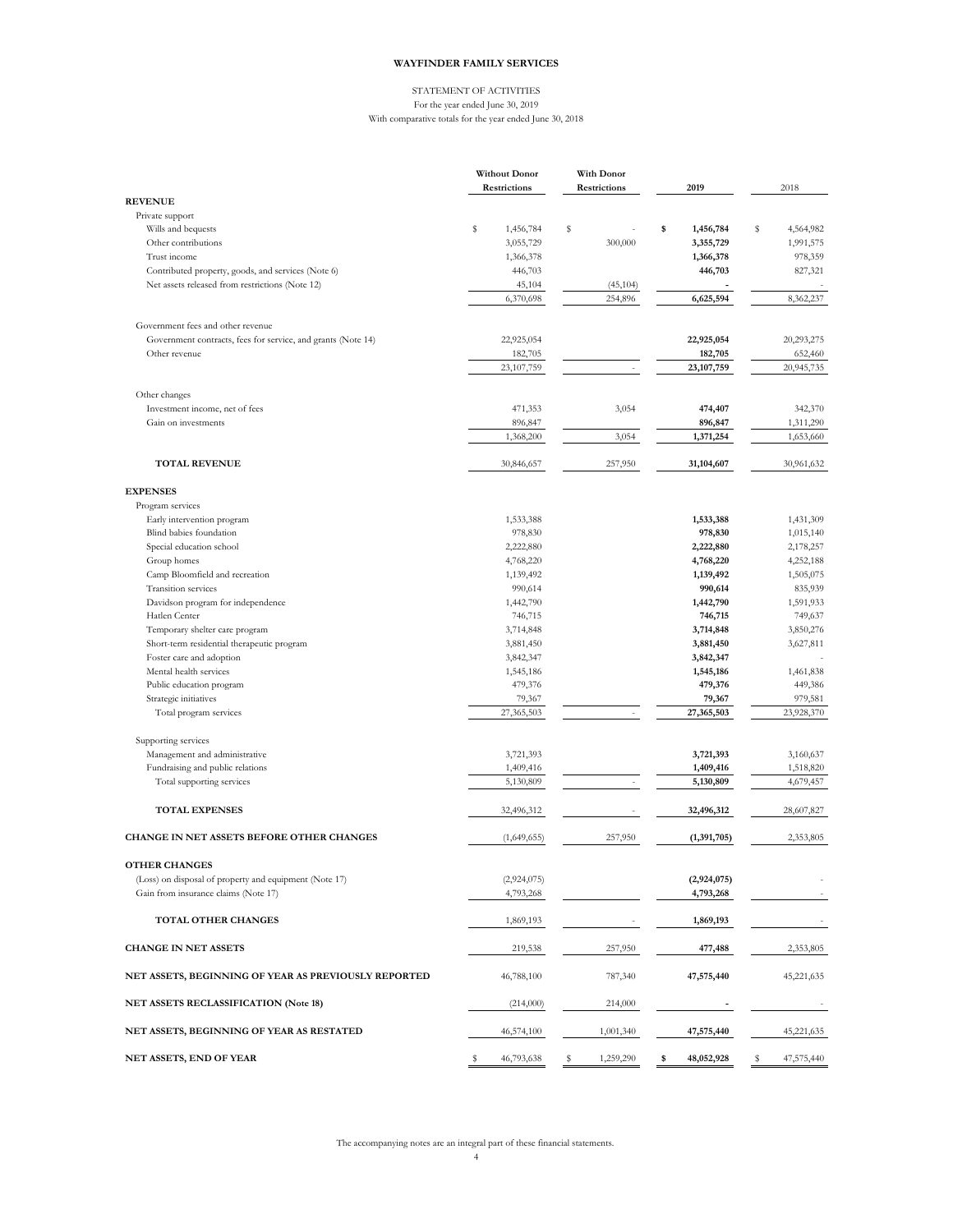#### STATEMENT OF FUNCTIONAL EXPENSES For the year ended June 30, 2019 With comparative totals for the year ended June 30, 2018

|                                           | Early<br>Intervention<br>Program | <b>Blind Babies</b><br>Foundation | Special<br>Education<br>School | <b>Group Homes</b> | Camp<br><b>Bloomfield and</b><br>Recreation | Transition<br><b>Services</b> | Davidson<br>Program for<br>Independence | <b>Hatlen Center</b> | Temporary<br><b>Shelter Care</b><br>Program | Short-Term<br>Residential<br>Therapeutic<br>Program | <b>Foster Care</b><br>and Adoption | <b>Mental Health</b><br><b>Services</b> | Public<br>Education<br>Program | Strategic<br><b>Initiatives</b> | <b>Total Program</b><br><b>Services</b> |
|-------------------------------------------|----------------------------------|-----------------------------------|--------------------------------|--------------------|---------------------------------------------|-------------------------------|-----------------------------------------|----------------------|---------------------------------------------|-----------------------------------------------------|------------------------------------|-----------------------------------------|--------------------------------|---------------------------------|-----------------------------------------|
| Salaries                                  | 1,000,186                        | 664,350                           | 1,175,480                      | 2,954,325          | 351,755                                     | 483,904                       | 873,512                                 | 467,719              | 2,293,261                                   | 2,203,019                                           | 1.193.575                          | 934,060                                 | 343,109<br>$\mathbf{S}$        | $\mathbf{s}$                    | 14,938,255<br>- S                       |
| Payroll taxes                             | 73,980                           | 48,186                            | 81,692                         | 157,573            | 25,693                                      | 36,246                        | 64,935                                  | 35,373               | 164,947                                     | 152,232                                             | 83,339                             | 70,117                                  | 19,827                         |                                 | 1,014,140                               |
| Employee benefit                          | 140,626                          | 79,034                            | 220,411                        | 389,561            | 93,624                                      | 60,599                        | 171,549                                 | 91,579               | 409,421                                     | 324,414                                             | 181,044                            | 129,300                                 | 60,350                         |                                 | 2,351,512                               |
| Total personnel costs                     | 1,214,792                        | 791,570                           | 1,477,583                      | 3,501,459          | 471,072                                     | 580,749                       | 1,109,996                               | 594,671              | 2,867,629                                   | 2,679,665                                           | 1,457,958                          | 1,133,477                               | 423,286                        |                                 | 18,303,907                              |
| Professional fees                         | 32,716                           | 30,205                            | 179,590                        | 385,276            | 198,026                                     | 18,973                        | 39,891                                  | 15,651               | 256,620                                     | 159,489                                             | 58,613                             | 256,131                                 | 24,312                         | 73,372                          | 1,728,865                               |
| Foster family payments and reimbursements |                                  |                                   |                                |                    |                                             |                               |                                         |                      |                                             |                                                     | 1,869,342                          |                                         |                                |                                 | 1,869,342                               |
| Maintenance                               | 3,878                            | 1,860                             | 88,795                         | 107,876            | 82,630                                      | 1,681                         | 91,295                                  | 1,525                | 121,488                                     | 216,328                                             | 34,006                             | 20,061                                  | 3,129                          |                                 | 774,552                                 |
| Contract food services                    | 10,487                           | 67                                | 114,807                        | 262,486            | 59,541                                      | 37,664                        | 84,511                                  | 207                  | 157,613                                     | 126,269                                             | 904                                | 86                                      | 22                             |                                 | 854,664                                 |
| Supplies                                  | 52,689                           | 35,154                            | 38,750                         | 153,731            | 39,722                                      | 21,840                        | 25,219                                  | 5,054                | 142,628                                     | 186,461                                             | 62,554                             | 14,967                                  | 4,348                          | 1,032                           | 784,149                                 |
| Travel and transportation                 | 130,911                          | 50,679                            | 72,773                         | 64,558             | 13,208                                      | 38,448                        | 10,473                                  | 6,820                | 5,266                                       | 90,244                                              | 76,699                             | 13,026                                  | 138                            | 1,012                           | 574,255                                 |
| Training, dues, and subscriptions         | 28,786                           | 4,048                             | 15,244                         | 30,915             | 4,794                                       | 6,225                         | 10,289                                  | 8,363                | 27,371                                      | 40,393                                              | 36,125                             | 46,950                                  | 8,346                          | 3.839                           | 271,688                                 |
| Insurance                                 | 18,797                           | 12,502                            | 22,168                         | 54,670             | 4,836                                       | 9,072                         | 16,701                                  | 8,901                | 43,394                                      | 41,633                                              | 20,977                             | 17,551                                  | 4,854                          |                                 | 276,056                                 |
| Program transportation and lodging        | 407                              | 210                               | 71,512                         | 171                | 6,329                                       | 258,216                       | 11                                      | 551                  | 30                                          | 23                                                  | 141                                | $_{0}$                                  |                                | 78                              | 337,688                                 |
| Rent                                      |                                  | 21,166                            |                                | 47,748             |                                             | 3,300                         |                                         | 86,737               |                                             | 117                                                 | 141,391                            |                                         |                                |                                 | 300,459                                 |
| Utilities                                 | 4,532                            | 685                               | 22,514                         | 38,820             | 22,093                                      | 1,868                         | 16,951                                  | 2,430                | 43.537                                      | 42,114                                              | 7,933                              | 17,829                                  | 4,908                          |                                 | 226,214                                 |
| Telephone                                 | 17,133                           | 11,862                            | 8,682                          | 29,347             | 2,182                                       | 5,685                         | 21,038                                  | 7,429                | 20,599                                      | 21,831                                              | 57,684                             | 16,462                                  | 1,899                          | 34                              | 221,867                                 |
| Event expenses                            | 12,619                           | 12,339                            | 75                             | 86                 | 67,587                                      | 1,418                         | 187                                     | 3                    | 250                                         | 3,173                                               | 2,840                              | $\mathcal{I}$                           |                                |                                 | 100,584                                 |
| Direct mail marketing                     |                                  |                                   |                                |                    |                                             |                               |                                         |                      |                                             |                                                     |                                    |                                         |                                |                                 |                                         |
| Taxes and licenses                        | 628                              | 90                                | 8,385                          | 9.234              | 18,246                                      | 597                           | 2,684                                   | 238                  | 7,982                                       | 12,165                                              | 12.062                             | 3,030                                   | 704                            |                                 | 76,045                                  |
| Interest                                  |                                  |                                   |                                |                    |                                             |                               |                                         |                      |                                             |                                                     |                                    |                                         |                                |                                 |                                         |
| Publication and media                     | 363                              | 68                                | 99                             | 74                 | 1,964                                       | 19                            | 1,144                                   | 488                  |                                             | 324                                                 | -99                                | 124                                     | 3,205                          |                                 | 7,971                                   |
| Postage                                   | 883                              | 1,770                             | 1,178                          | 2,650              | 459                                         | 868                           | 846                                     | 1,261                | 2,075                                       | 1.966                                               | 2,838                              | 825                                     | 225                            |                                 | 17,844                                  |
| Recreation                                |                                  |                                   |                                |                    | 5,433                                       |                               |                                         | 3,191                |                                             |                                                     |                                    |                                         |                                |                                 | 8,624                                   |
| Other expenses                            |                                  |                                   |                                |                    |                                             |                               |                                         | 1,290                |                                             |                                                     |                                    |                                         |                                |                                 | 1,290                                   |
| Total expenses before depreciation        | 1,529,621                        | 974,275                           | 2,122,155                      | 4,689,101          | 998,122                                     | 986,623                       | 1,431,236                               | 744,810              | 3,696,482                                   | 3,622,195                                           | 3,842,166                          | 1,540,535                               | 479,376                        | 79,367                          | 26,736,064                              |
| Depreciation                              | 3,767                            | 4,555                             | 100,725                        | 79,119             | 141,370                                     | 3,991                         | 11,554                                  | 1,905                | 18,366                                      | 259,255                                             | 181                                | 4,651                                   |                                |                                 | 629,439                                 |
| <b>TOTAL 2019 FUNCTIONAL EXPENSES</b>     | \$1,533,388                      | 978,830<br>- \$                   | 2,222,880<br>s.                | \$4,768,220        | 1,139,492<br>- S                            | 990,614<br>s                  | 1,442,790<br>- S                        | 746,715<br>-S        | \$ 3,714,848                                | \$ 3,881,450                                        | \$3,842,347                        | \$ 1,545,186                            | 479,376<br>s.                  | 79,367<br>- S                   | \$ 27,365,503                           |
| TOTAL 2018 FUNCTIONAL EXPENSES            | 1,431,309                        | 1,015,140<br>-S                   | 2,178,257<br>-S                | 4,252,188<br>-S    | 1,505,075<br>- S                            | 835,939<br>-S                 | 1,591,933<br>s.                         | 749,637<br>- S       | 3,850,276<br>- S                            | 3,627,811<br>s.                                     | - S                                | $-$ \$ 1,461,838                        | 449,386<br>-S                  | 979,581<br>- S                  | 23,928,370<br>-S                        |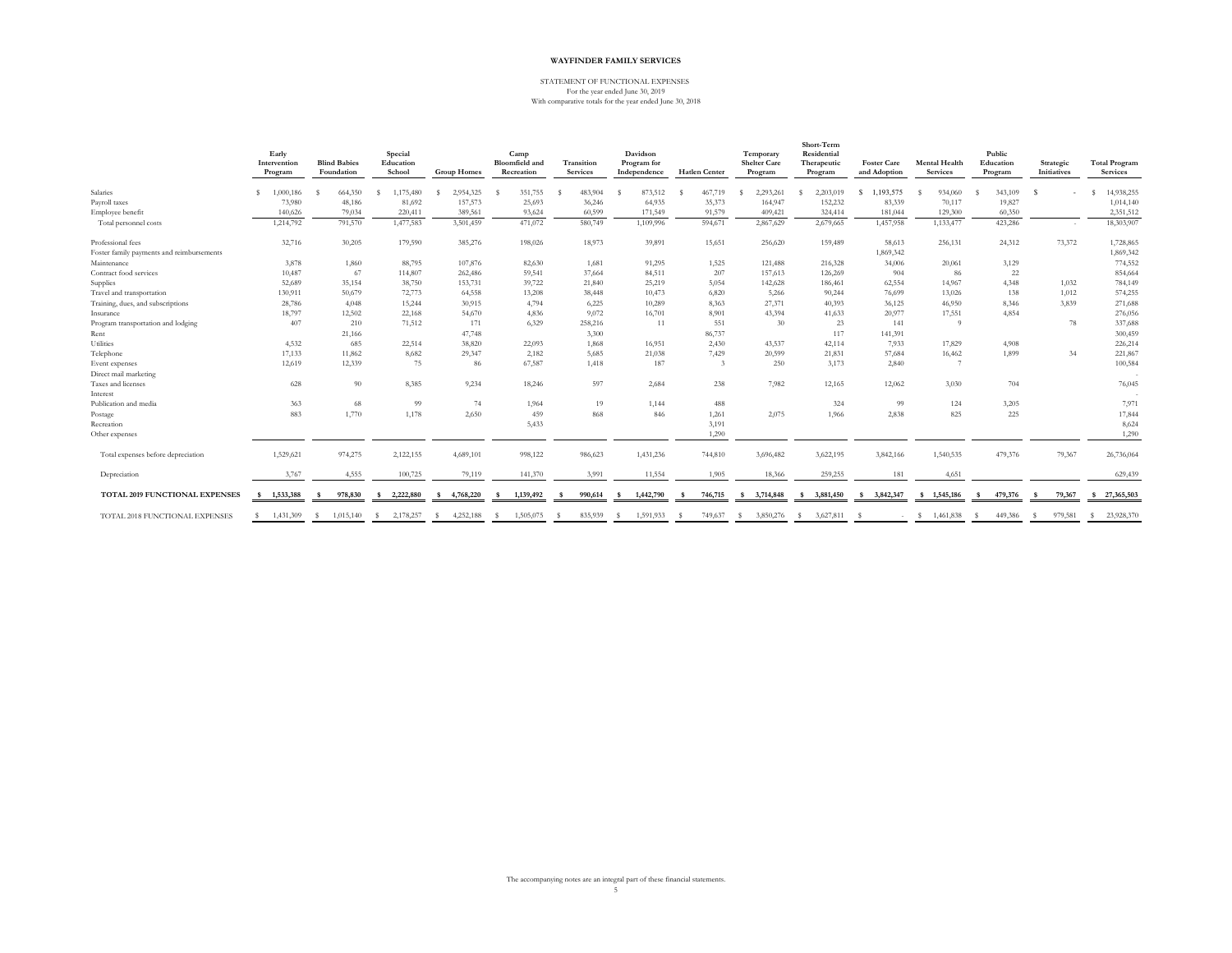#### continued STATEMENT OF FUNCTIONAL EXPENSES For the year ended June 30, 2019 With comparative totals for the year ended June 30, 2018

|                                           |                  | <b>Supporting Services</b>              |                         |                 |                  |                       |
|-------------------------------------------|------------------|-----------------------------------------|-------------------------|-----------------|------------------|-----------------------|
|                                           | Total            | Fundraising<br>Management<br>and<br>and |                         | Total           |                  |                       |
|                                           | Program          |                                         |                         | Supporting      |                  | <b>Total Expenses</b> |
|                                           | <b>Services</b>  | Administrative                          | <b>Public Relations</b> | <b>Services</b> | 2019             | 2018                  |
| Salaries                                  | 14,938,255<br>\$ | \$<br>1,798,776                         | \$<br>766,184           | \$<br>2,564,960 | \$<br>17,503,215 | s<br>15,965,709       |
| Payroll taxes                             | 1,014,140        | 103,019                                 | 48,064                  | 151,083         | 1,165,223        | 1,061,475             |
| Employee benefit                          | 2,351,512        | 347,836                                 | 132,318                 | 480,154         | 2,831,666        | 2,627,992             |
| Total personnel costs                     | 18,303,907       | 2,249,631                               | 946,566                 | 3,196,197       | 21,500,104       | 19,655,176            |
| Professional fees                         | 1,728,865        | 666,916                                 | 165,094                 | 832,010         | 2,560,875        | 2,528,946             |
| Foster family payments and reimbursements | 1,869,342        |                                         |                         |                 | 1,869,342        |                       |
| Maintenance                               | 774,552          | 127,315                                 | 19,895                  | 147,210         | 921,762          | 853,100               |
| Contract food services                    | 854,664          | 23,841                                  | 298                     | 24,139          | 878,803          | 950,199               |
| Supplies                                  | 784,149          | 39,570                                  | 24,560                  | 64,130          | 848,279          | 819,572               |
| Travel and transportation                 | 574,255          | 27,043                                  | 9,972                   | 37,015          | 611,270          | 507,649               |
| Training, dues, and subscriptions         | 271,688          | 175,564                                 | 31,515                  | 207,079         | 478,767          | 371,063               |
| Insurance                                 | 276,056          | 52,970                                  | 12,785                  | 65,755          | 341,811          | 272,869               |
| Program transportation and lodging        | 337,688          | 1,578                                   |                         | 1,578           | 339,266          | 262,835               |
| Rent                                      | 300,459          |                                         | 17,870                  | 17,870          | 318,329          | 229,134               |
| Utilities                                 | 226,214          | 33,580                                  | 12,650                  | 46,230          | 272,444          | 388,034               |
| Telephone                                 | 221,867          | 20,465                                  | 6,467                   | 26,932          | 248,799          | 196,936               |
| Event expenses                            | 100,584          | 43,541                                  | 1,414                   | 44,955          | 145,539          | 126,663               |
| Direct mail marketing                     |                  |                                         | 132,373                 | 132,373         | 132,373          | 247,180               |
| Taxes and licenses                        | 76,045           | 11,489                                  | 2,188                   | 13,677          | 89,722           | 64,612                |
| Interest                                  |                  | 46,861                                  |                         | 46,861          | 46,861           | 44,952                |
| Publication and media                     | 7,971            | 164                                     | 19,589                  | 19,753          | 27,724           | 81,210                |
| Postage                                   | 17,844           | 3,324                                   | 2,546                   | 5,870           | 23,714           | 23,095                |
| Recreation                                | 8,624            |                                         |                         |                 | 8,624            |                       |
| Other expenses                            | 1,290            | 1,367                                   |                         | 1,367           | 2,657            | 4,987                 |
| Total expenses before depreciation        | 26,736,064       | 3,525,219                               | 1,405,782               | 4,931,001       | 31,667,065       | 27,628,212            |
| Depreciation                              | 629,439          | 196,174                                 | 3,634                   | 199,808         | 829,247          | 979,615               |
| <b>TOTAL 2019 FUNCTIONAL EXPENSES</b>     | 27,365,503<br>\$ | 3,721,393<br>\$                         | 1,409,416<br>\$         | 5,130,809<br>\$ | 32,496,312<br>\$ |                       |
| TOTAL 2018 FUNCTIONAL EXPENSES            | 23,928,370<br>S  | 3,160,637<br>S                          | 1,518,820<br>S          | 4,679,457<br>\$ |                  | 28,607,827<br>S       |

The accompanying notes are an integral part of these financial statements.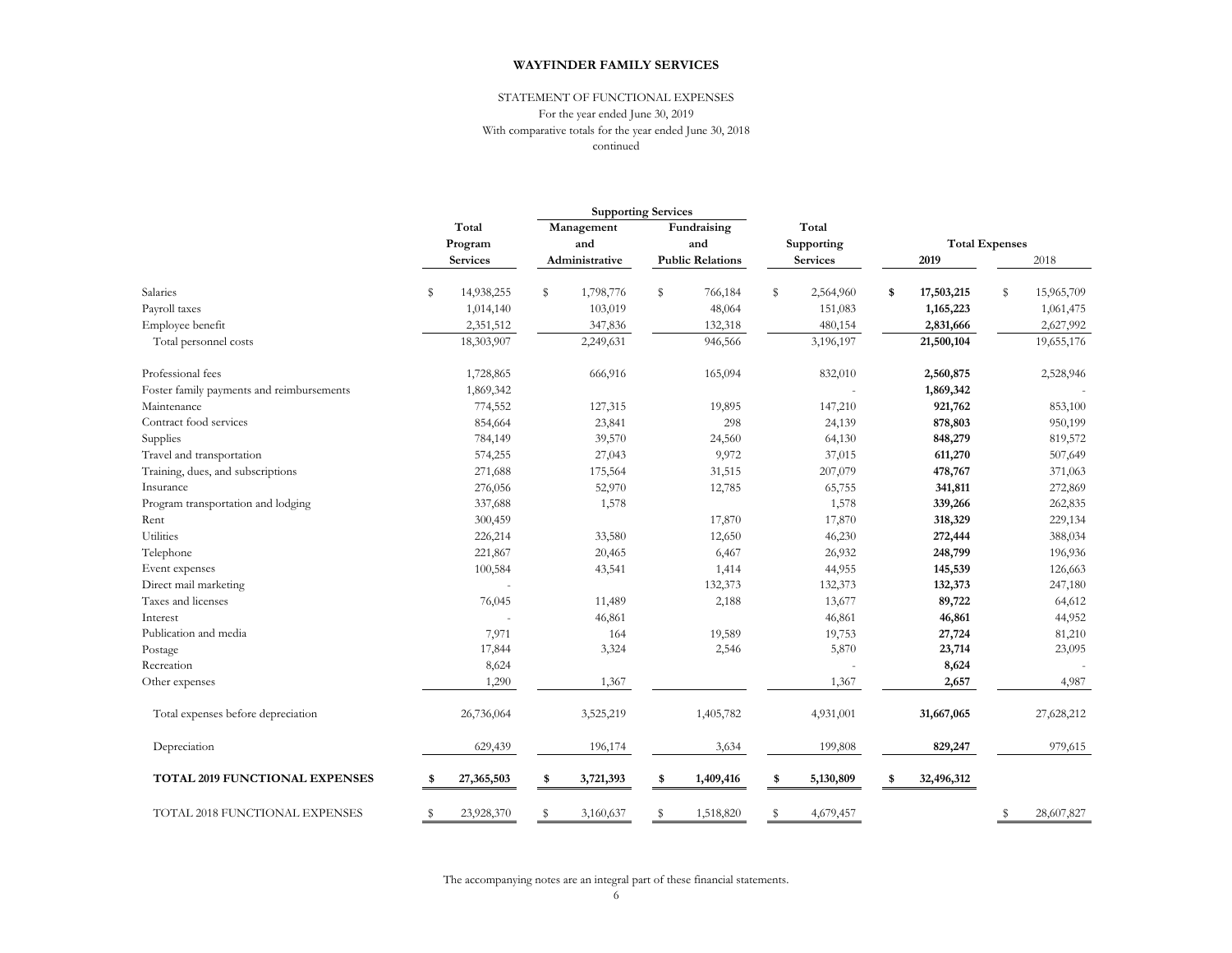# STATEMENT OF CASH FLOWS

For the year ended June 30, 2019

With comparative totals for the year ended June 30, 2018

|                                                           | 2019          | 2018            |
|-----------------------------------------------------------|---------------|-----------------|
| <b>CASH FLOWS FROM OPERATING ACTIVITIES:</b>              |               |                 |
| Change in net assets                                      | \$<br>477,488 | \$<br>2,353,805 |
| Adjustments to reconcile change in net assets to net cash |               |                 |
| (used) provided by operating activities:                  |               |                 |
| Depreciation                                              | 829,247       | 979,615         |
| (Gain) on investments                                     | (896, 847)    | (1,311,290)     |
| Investment income, net of fees                            | (474, 407)    | (342, 370)      |
| Loss on disposal of property and equipment                | 2,924,076     |                 |
| Change in allowance for doubtful accounts                 | 278,833       |                 |
| (Increase) decrease in operating assets:                  |               |                 |
| Accounts and grants receivable                            | 702,961       | (131, 140)      |
| Other receivables                                         | (4,026,641)   |                 |
| Pledges receivable                                        | (788, 775)    | 1,257,961       |
| Prepaid expenses                                          | (90, 779)     | (49, 139)       |
| Increase (decrease) in operating liabilities:             |               |                 |
| Accounts payable                                          | (44, 801)     | 155,863         |
| Accrued liabilities                                       | 714,133       | (49, 193)       |
| Accrued unemployment liability                            | (8, 545)      | (56, 705)       |
| NET CASH (USED) PROVIDED BY OPERATING ACTIVITIES          | (404, 057)    | 2,807,407       |
| <b>CASH FLOWS FROM INVESTING ACTIVITIES:</b>              |               |                 |
| Proceeds from sale of investments                         | 3,857,911     | 3,908,234       |
| Purchase of property and equipment                        | (731, 877)    | (309, 718)      |
| Purchase of investments                                   | (1,907,616)   | (6,782,308)     |
| NET CASH PROVIDED (USED) BY INVESTING ACTIVITIES          | 1,218,418     | (3,183,792)     |
| <b>CASH FLOWS FROM FINANCING ACTIVITIES:</b>              |               |                 |
| Loan payments                                             | (333, 333)    | (333, 334)      |
| Net (proceeds) loans from line of credit                  | (425,000)     | 425,000         |
| NET CASH (USED) PROVIDED BY FINANCING ACTIVITIES          | (758, 333)    | 91,666          |
| NET INCREASE (DECREASE) IN CASH                           | 56,028        | (284, 719)      |
| CASH, BEGINNING OF YEAR                                   | 392,403       | 677,122         |
| <b>CASH, END OF YEAR</b>                                  | \$<br>448,431 | \$<br>392,403   |

The accompanying notes are an integral part of these financial statements.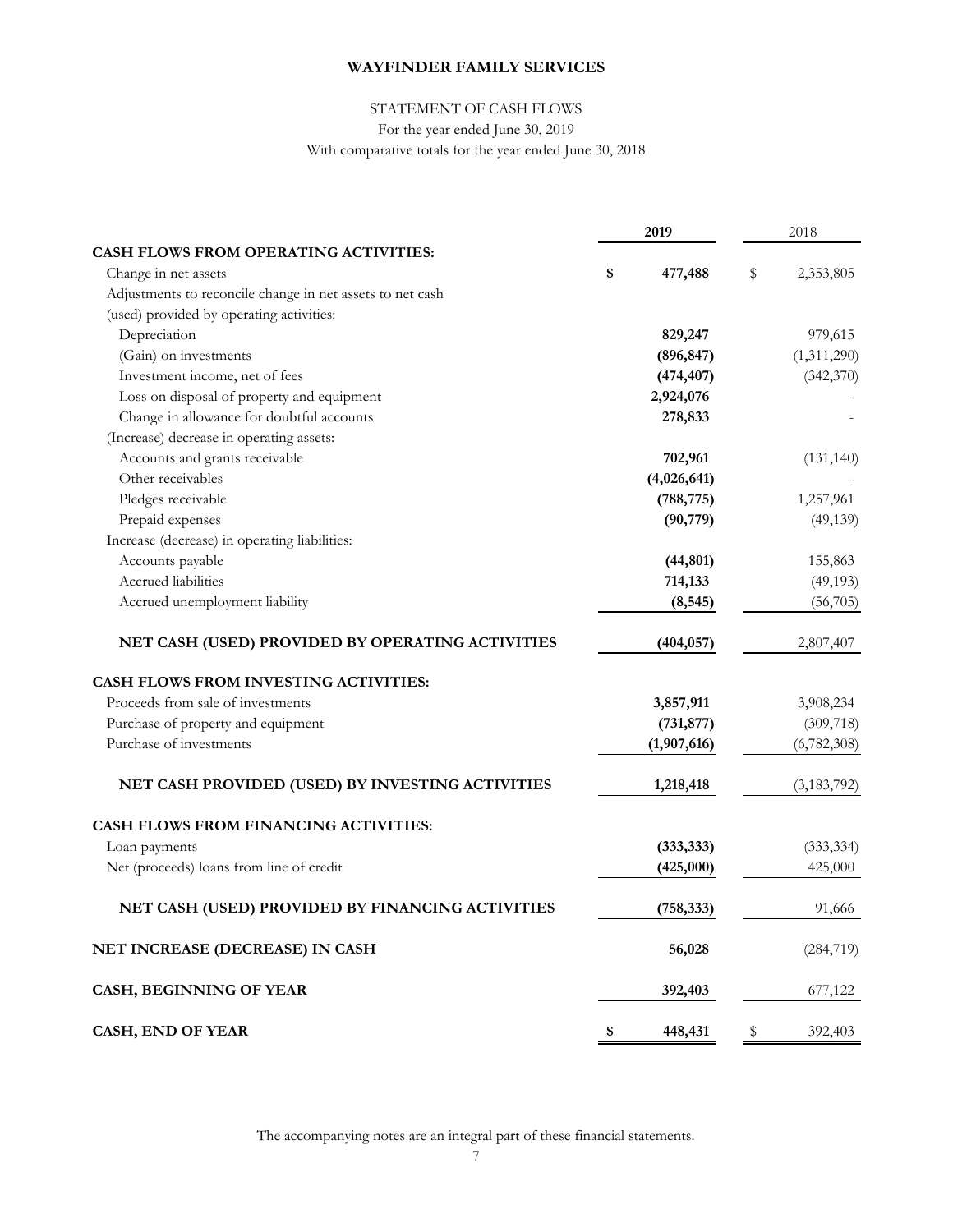# NOTES TO FINANCIAL STATEMENTS

#### **1. Organization**

Wayfinder Family Services' ("Wayfinder") mission is to ensure that children, youth and adults facing challenges always have a place to turn. Founded in 1953 as the Foundation for the Junior Blind, the organization initially enabled blind and visually impaired children to lead fuller, more independent lives. Today, Wayfinder serves 16,600 clients and family members annually through three divisions: 1) Children and adults with visual impairment and multiple disabilities. 2) Child welfare, with a special focus on foster youth with health or behavioral challenges. 3) Medical and mental health for clients in our programs. Wayfinder changed its name to Wayfinder Family Services in January 2018. Wayfinder offers all services at no cost to children, adults and their families—90 percent of whom are low income.

#### **Visual Impairment and Disabilities**

- Wayfinder's *Early Intervention Program* and *Blind Babies Foundation* provide in-home early intervention to children from birth to age 6 with vision impairment or multiple disabilities. Early Intervention assists children and families in Southern California, while Blind Babies serves Central and Northern California. Young children maximize any vision they have and reduce developmental delays. Parents learn to provide their child with therapeutic stimulation and to advocate for their child's education and care.
- Wayfinder's *Special Education School* offers children and youth, ages 5 to 21, who are visually impaired or have multiple disabilities, a safe, positive environment for learning and growth. In the least restrictive environment in our state-certified, non-public school, teachers develop students' communication, mobility and independent living skills.
- Wayfinder operates five *Group Homes* in single-family homes, each housing up to six children or six young adults with multiple disabilities. Residents receive round-the-clock care. All group homes are conveniently located in the South Los Angeles neighborhood near the Wayfinder campus so that residents can attend the Special Education School, use Wayfinder's recreational facilities or receive care from our 24-hour medical center.
- Camp Bloomfield & Recreation
	- o Wayfinder's *Camp Bloomfield* provides children and youth who are blind, visually impaired, multi-disabled or in foster care and their families with memorable experiences in the great outdoors that develop self-esteem and build independence. The camp program offers activities adapted for children of all ages and abilities.
	- o Wayfinder offers *sports and recreation* that are adapted for child and teen athletes with disabilities, including goalball and the Wayfinder Paralympic Games. Visions: Adventures in Learning provides empowering recreational experiences to teens who are blind or visually impaired.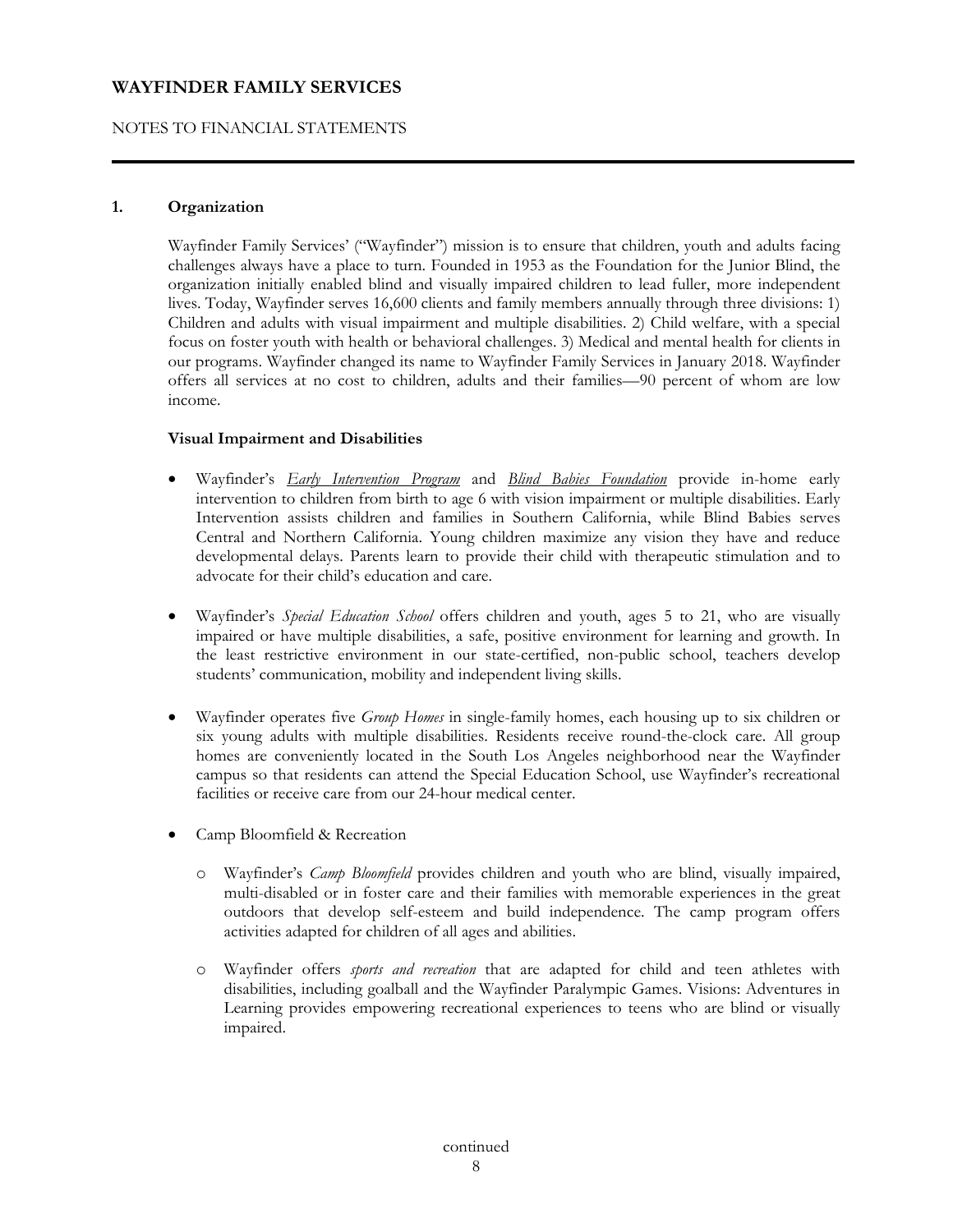# NOTES TO FINANCIAL STATEMENTS

#### **1. Organization**, continued

- In *Transition Services*, teenagers and young adults, ages 16 to 25, who are blind or visually impaired explore careers and successfully transition to independent living, college or the workforce. Young people from across California learn assistive technology, independent living skills, and orientation and mobility skills. They participate in college-access activities and gain experience in the workplace through internships or job shadowing.
- *Davidson Program for Independence* on Wayfinder's Los Angeles campus and the *Hatlen Center for the Blind* in San Pablo in Northern California are comprehensive residential rehabilitation programs for adults ages 18 and older who are blind or visually impaired, many with recent vision loss. Participants learn assistive technology, orientation and mobility (white cane and safe travel), Braille, and independent living skills. Each client pursues individualized goals that lead to a confident transition to an independent life and education or employment. The Davidson Program for Independence also includes:
	- o *Assistive Technology Training* provides instruction on the latest assistive technology devices and software for success in today's job market to adults with vision loss, ages 18 and older.
	- o *Employment Services* teaches adults who are blind or visually impaired the skills they need to join or rejoin the workforce. Clients receive assessments, training and job placement, as well as coaching and orientation and mobility instruction to find and keep jobs. Clients emerge as competitive candidates in the workforce. Also, Wayfinder helps employers adapt workspaces to increase accessibility.

# **Child Welfare**

- Wayfinder's *Temporary Shelter Care Program*, also known as *The Cottage*, is a 10-day shelter on our campus for children, ages 0 through 17, who have just been removed from their homes due to abuse or neglect. These children need temporary refuge until they can be placed with family members or foster families. Our professional staff stabilize children in crisis so they are ready to transition to a placement. Wayfinder is one of only four agencies selected by the Los Angeles County Department of Children and Family Services to provide this service—and the only one that accepts infants and toddlers.
- Wayfinder's *Short-Term Residential Therapeutic Program* offers foster youth with the highest medical and mental health needs a highly structured, residential program on our campus. In a nurturing, therapeutic setting, Short-Term Residential Therapeutic Program offers youth intensive, individualized mental health and nursing services so they can overcome challenges and reunite with family, move to a foster home or live independently.
- Wayfinder's *Foster Care and Adoption* program matches children and youth who have been displaced from their homes due to abuse or neglect with families that can provide safe, caring homes. Our adoption services find loving, lifelong families for children in the child welfare system. Therapeutic, supportive services from Wayfinder ensure that children reach their greatest potential in safe, nurturing foster and permanent homes.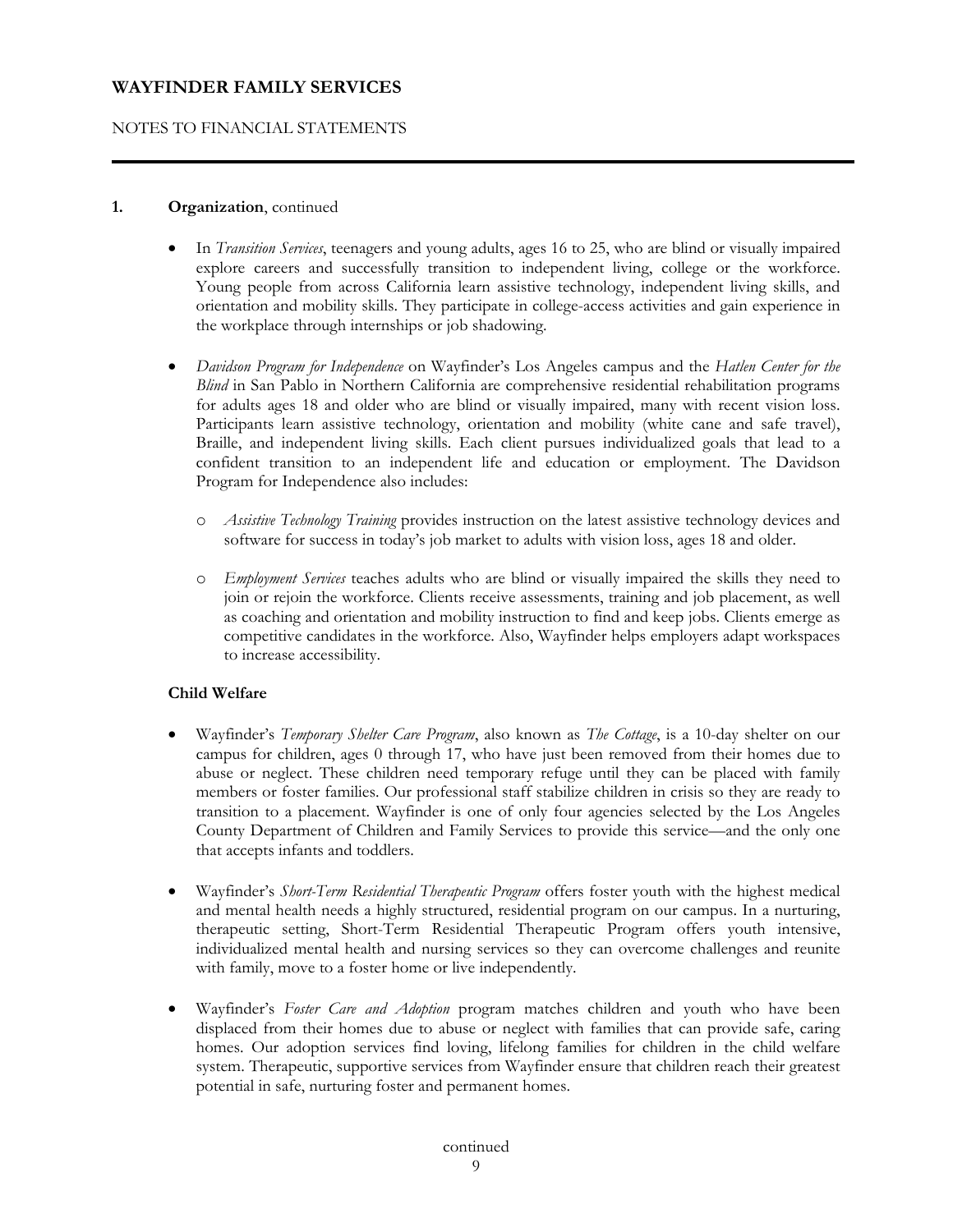# NOTES TO FINANCIAL STATEMENTS

#### **1. Organization**, continued

#### **Medical and Mental Health**

- Wayfinder provides *Mental Health Services* through a contract from Los Angeles County's Department of Mental Health. The program provides therapy to young people who have been impacted by the foster care system, including children with healthcare needs, multiple disabilities or chronic illness, as well as individuals and families who need assistance coping with the effects of sudden or gradual vision loss.
- Wayfinder's *Medical Center* provides 24-hour services to children with complex medical and mental health needs. Our nursing staff includes eight full-time and four part-time nurses and a psychiatrist. We contract with a nurse practitioner, endocrinologist and behavioral psychologist. The medical center primarily serves children in the Short-Term Residential Therapeutic Program, Temporary Shelter Care, and the Special Education School.

#### **Public Education Program**

Through public education, Wayfinder informs and educates students, families and professionals about important issues surrounding disabilities and child welfare.

#### **2. Summary of Significant Accounting Policies**

 A summary of the significant accounting policies applied in the preparation of the accompanying financial statements is as follows:

#### **Basis of Presentation**

The accompanying financial statements have been prepared on the accrual basis of accounting.

#### **Net Assets**

Net assets, revenues, gains, and losses are classified based on the existence or absence of donor or grantor imposed restrictions. Accordingly, net assets and changes therein are classified and reported as follows:

**Without Donor Restrictions**. Net assets available for use in general operations and not subject to donor (or certain grantor) restrictions.

 **Without Donor Restrictions – Property, Plant, and Equipment**. These are funds that have been set aside for property and equipment replacement and/or program expansion. For purposes of complying with net asset accounting, this fund is included in net assets without donor restrictions at June 30, 2019, with a balance of \$10,774,120.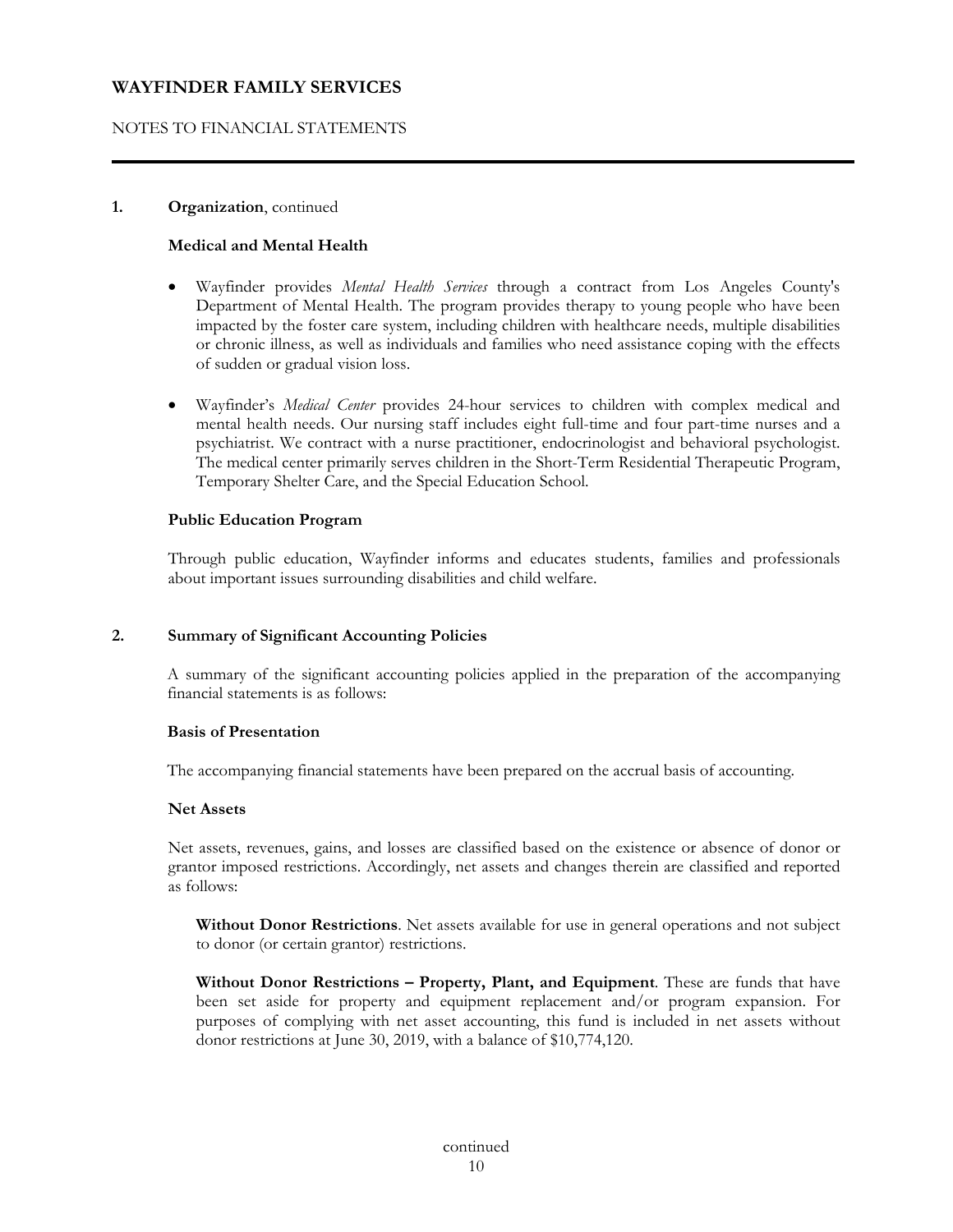# NOTES TO FINANCIAL STATEMENTS

#### **2. Summary of Significant Accounting Policies,** continued

 **Without Donor Restrictions – Board designated**. These are comprised of resources that the Board of Directors has established as being designated for particular purposes. For purposes of complying with net asset accounting, this fund is included in net assets without donor restrictions at June 30, 2019, with a balance of \$27,101,769.

**With Donor Restrictions**. Net assets subject to donor- (or certain grantor-) imposed restrictions. Some donor-imposed restrictions are temporary in nature, such as those that will be met by the passage of time or other events specified by the donor. Other donor-imposed restrictions are perpetual in nature, where the donor stipulates that resources be maintained in perpetuity. Donor-imposed restrictions are released when a restriction expires, that is, when the stipulated time has elapsed, when the stipulated purpose for which the resource was restricted has been fulfilled, or both. At June 30, 2019, Wayfinder has \$1,259,290 in net assets with donor restrictions.

#### **Accounts Receivable**

 Wayfinder uses the allowance method in order to reserve for potential uncollectible accounts receivable.

#### **Contributions and Pledges Receivable**

 Unconditional promises to give that are expected to be collected within one year are recorded as net realizable value. Unconditional promises to give that are expected to be collected in future years are recorded at fair value, which is measured as the present value of their future cash flows. The discounts on those amounts are computed using risk-adjusted interest rates applicable to the years in which the promises are received. Amortization of the discount is included in contribution revenue. Conditional promises to give are not included as support until the conditions are substantially met.

#### **Investments**

 Wayfinder values its investments at fair value. Gains or losses (including investments bought, sold, and held during the year) are reflected in the Statement of Activities as gain on investments. Investment gain of \$1,371,254 is reflected in the Statement of Activities. Cash and/or money market funds not used for operations are included in investments.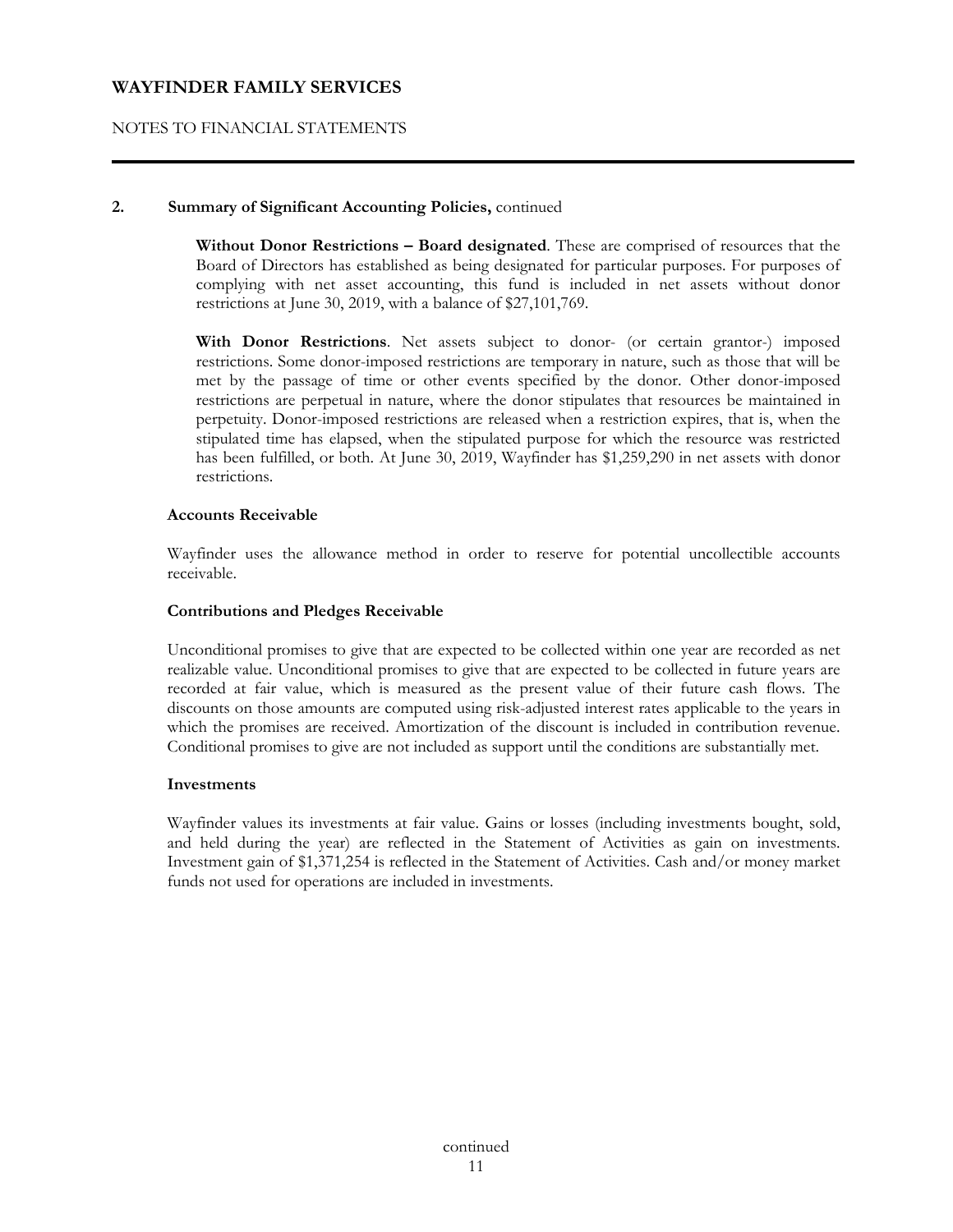# NOTES TO FINANCIAL STATEMENTS

#### **2. Summary of Significant Accounting Policies**, continued

#### **Fair Value Measurements**

Generally accepted accounting principles provide guidance on how fair value should be determined when financial statement elements are required to be measured at fair value. Valuation techniques are ranked in three levels depending on the degree of objectivity of the inputs used with each level:

Level 1 inputs - quoted prices in active markets for identical assets Level 2 inputs - quoted prices in active or inactive markets for the same or similar assets Level 3 inputs - estimates using the best information available when there is little or no market

 Wayfinder is required to measure current year pledges, certain investments, and in-kind contributions at fair value. The specific techniques used to measure fair value for these financial statement elements are described in the notes below that relate to each element.

#### **Concentration of Credit Risks**

 Wayfinder places its temporary cash investments with high-credit, quality financial institutions. At times, such investments may be in excess of the Federal Deposit Insurance Corporation insurance limit. Wayfinder has not incurred losses related to these investments.

 The primary receivable balance outstanding at June 30, 2019 consists of government contract receivables due from county, state, and federal granting agencies. Concentration of credit risk with respect to trade receivables are limited, as the majority of Wayfinder's receivables consist of earned fees from contract programs granted by governmental agencies.

 Wayfinder holds investments in the form of equities, fixed income securities, mutual funds, and money market funds. The Board of Directors routinely reviews market values of such investments.

#### **Property and Equipment**

 Property and equipment are recorded at cost if purchased or at fair value at the date of donation if donated. Depreciation is computed on the straight-line basis over the estimated useful lives of the related assets. Maintenance and repair costs are charged to expense as incurred.

 Property and equipment are capitalized if the cost of an asset is greater than or equal to five thousand dollars and the useful life is greater than one year.

 Wayfinder reviews property and equipment for impairment whenever events or changes in circumstances indicate that the carrying value of the property and equipment may not be recoverable.

#### **Revenue Recognition**

Revenue from government contracts or grants is recorded to the extent of expenses incurred under the grant, unless the contract is fee for service.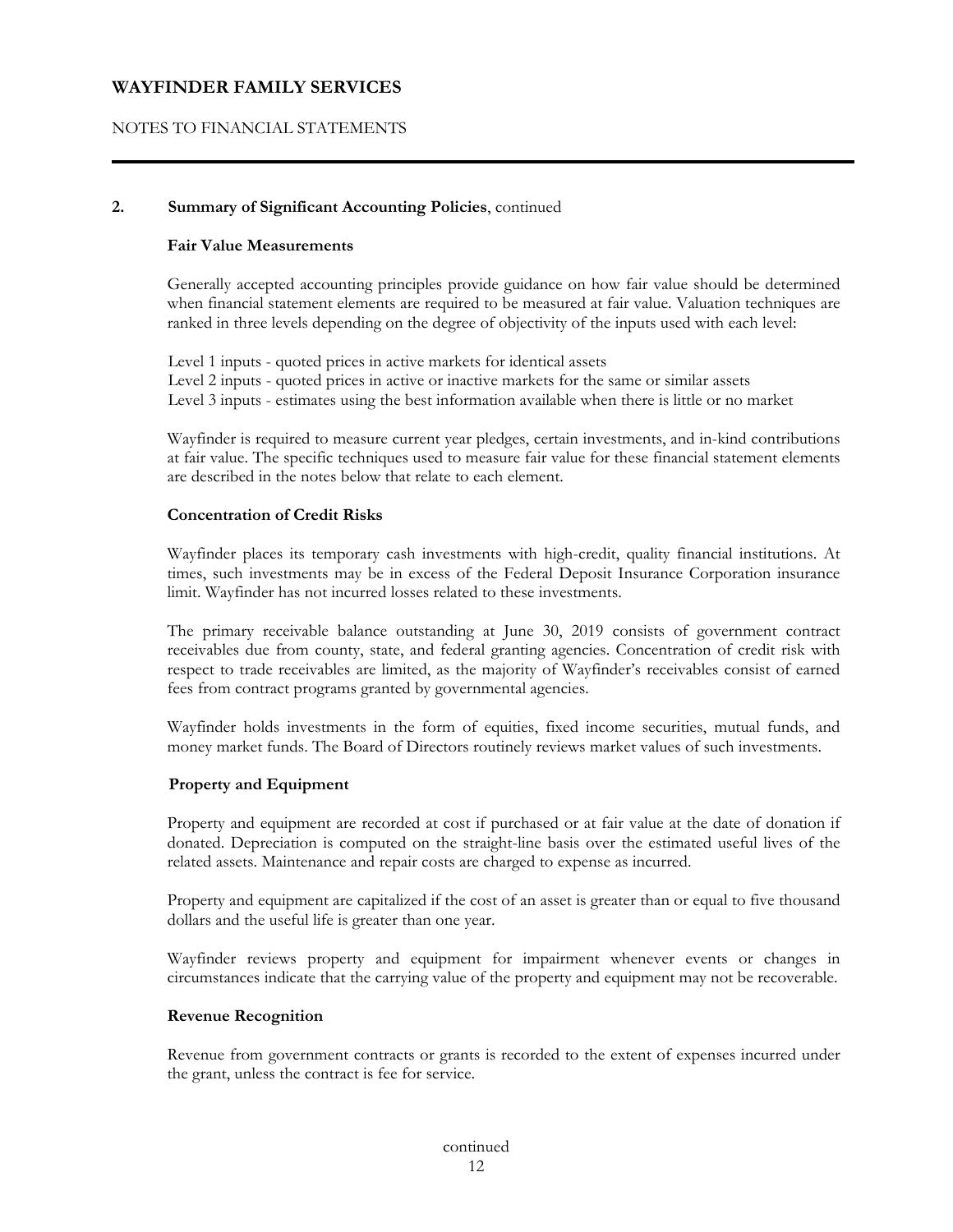# NOTES TO FINANCIAL STATEMENTS

#### **2. Summary of Significant Accounting Policies**, continued

#### **Donated Materials and Services**

 Contributions of donated non-cash assets are measured on a non-recurring basis and recorded at fair value in the period received. Contributions of donated services or goods that create or enhance nonfinancial assets or that require specialized skills, are provided by individuals possessing those skills, and would typically need to be purchased if not provided by donation, are recorded at fair value in the period received. The value of in-kind contributions received for the year ended June 30, 2019 was \$446,703. Of this amount, \$175,544 is related to legal services and is included in professional fees on the Statement of Functional Expenses.

#### **Income Taxes**

Wayfinder is exempt from taxation under Internal Revenue Code Section  $501(c)(3)$  and California Revenue and Taxation Code Section 23701d.

Generally accepted accounting principles provide accounting and disclosure guidance about positions taken by an organization in its tax returns that might be uncertain. Management has considered its tax positions and believes that all of the positions taken by Wayfinder in its federal and state exempt organization tax returns are more likely than not to be sustained upon examination. Wayfinder's returns are subject to examination by federal and state taxing authorities, generally for three and four years, respectively, after they are filed.

#### **Functional Allocation of Expenses**

 Costs of providing Wayfinder's programs and other activities have been presented in the Statement of Functional Expenses. During the year, such costs are accumulated into separate groupings as either direct or shared. Shared costs are allocated among program and support services by a method that best measures the relative degree of benefit. Wayfinder uses percentage of use, salaries, number of employees, number of meals served, mileage and direct costs to allocate indirect costs.

#### **Use of Estimates**

 The preparation of financial statements in conformity with accounting principles generally accepted in the United States of America requires management to make estimates and assumptions that affect reported amounts of assets, liabilities, revenues, and expenses as of the date and for the period presented. Actual results could differ from those estimates.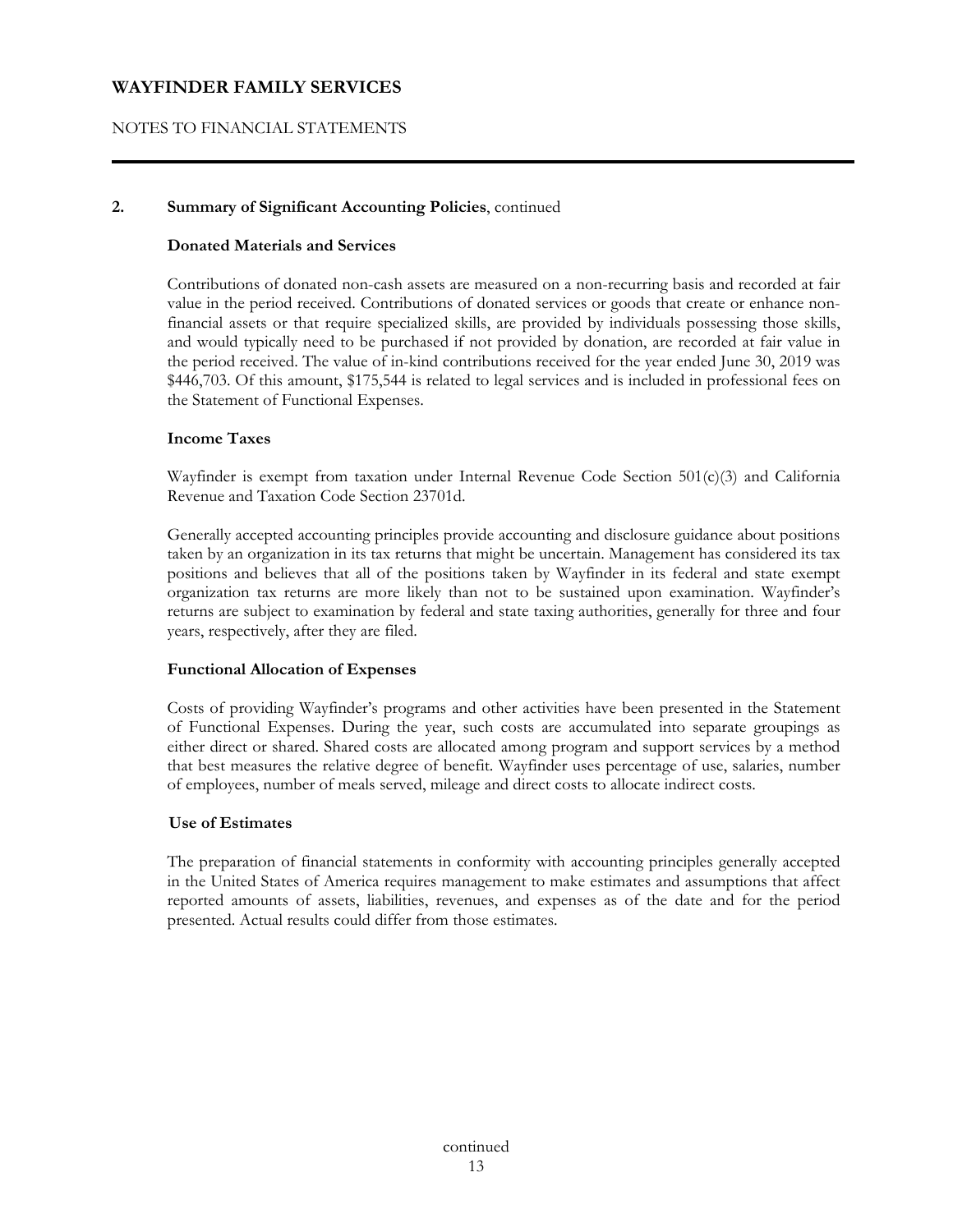# NOTES TO FINANCIAL STATEMENTS

### **2. Summary of Significant Accounting Policies**, continued

#### **Recently Adopted Accounting Pronouncement**

 In August 2016, the FASB issued ASU 2016-14, *Not-for-Profit Entities (Topic 958): Presentation of Financial Statements of Not-for-Profit Entities*. The ASU amends the current reporting model for nonprofit organizations and enhances their required disclosures. The major changes include: (a) requiring the presentation of only two classes of net assets now titled "without donor restrictions" and "with donor restrictions", (b) modifying the presentation of underwater endowment funds and related disclosures, (c) requiring the use of the placed-in-service approach to recognize the expirations of restrictions on gifts used to acquire or construct long-lived assets absent explicit donor stipulations otherwise, (d) requiring that all nonprofits present an analysis of expenses by function and nature in either the statement of activities, a separate statement, or in the notes and disclose a summary of the allocation methods used to allocate costs, (e) requiring the disclosure of quantitative and qualitative information regarding liquidity and availability of resources, (f) presenting investment return net of external and direct expenses, and (g) modifying other financial statement reporting requirements and disclosures intended to increase the usefulness of nonprofit financial statements. The ASU is effective for fiscal years beginning after December 15, 2017. The provisions of the ASU must be applied on a retrospective basis for all years presented although certain optional practical expedients are available for the periods prior to adoption. Wayfinder's financial statements for yearended June 30, 2018 are presented in accordance with ASU 2016-14.

#### **Comparative Totals**

 The financial statements include certain prior-year summarized comparative information in total but not by net asset class. Such information does not include sufficient detail to constitute a presentation in conformity with accounting principles generally accepted in the United States of America. Accordingly, such information should be read in conjunction with Wayfinder's financial statements for the year ended June 30, 2018, from which the summarized information was derived.

#### **Subsequent Events**

 Management has evaluated subsequent events through October 23, 2019, the date which the financial statements were made available for issue. No events or transactions have occurred during this period that appear to require recognition or disclosure in the financial statements.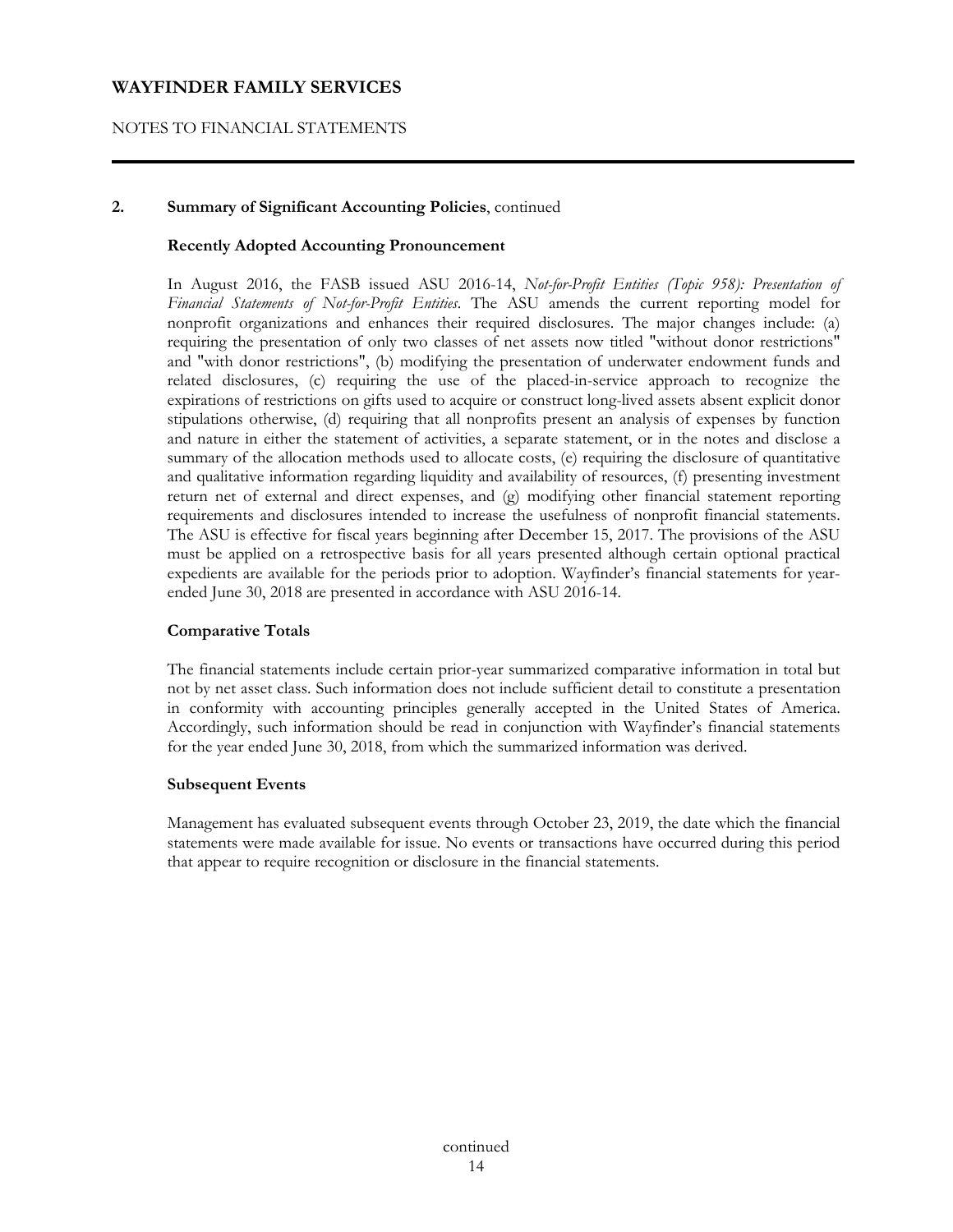# NOTES TO FINANCIAL STATEMENTS

#### **3. Liquidity and Availability of Resources**

Wayfinder regularly monitors the availability of resources required to meet its operating needs and other commitments, while striving to maximize return on investments of its available funds. Further, as part of its liquidity management the board has approved a days-of-cash on hand policy and reviews the investments regularly. As an additional source of liquidity, Wayfinder has a \$3 million line of credit.

For purposes of analyzing resources available to meet general expenditures over a 12-month period, Wayfinder considers all expenditures related to its ongoing activities and the pattern of income from grants, contracts, fundraising, and investments. The Finance Committee of the Board of Directors meets regularly to review all financial aspects of Wayfinder.

Financial assets available for general expenditures, that is, without donor or other restrictions limiting their use, within one year of the balance sheet date, comprise the following:

| Cash and cash equivalents    | 448.431      |
|------------------------------|--------------|
| Accounts receivable, net     | 2,835,032    |
| Pledges receivable           | 911.275      |
| Other receivable             | 4,026,641    |
| Investments                  | 26,654,325   |
| Financial assets at year-end | \$34,875,704 |

Permanently restricted gifts, in which the original gift is never to be used, are invested and income from these gifts are restricted for specific programs. These gifts total \$419,880 and are not available for use.

Donor-restricted gifts or board-designated amounts in which the funds are to be used for a specific purpose are invested and not available for general expenditures.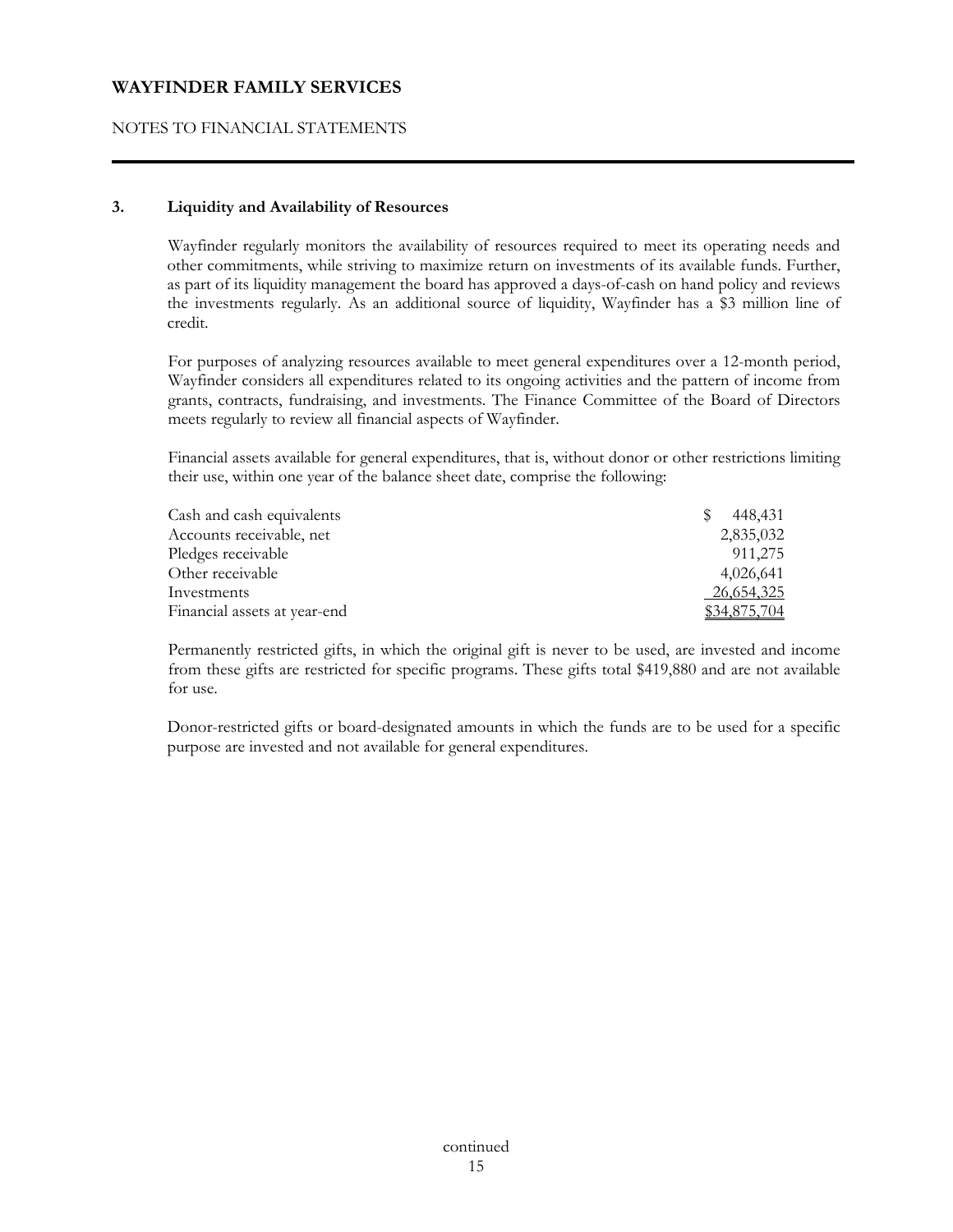#### NOTES TO FINANCIAL STATEMENTS

# **4. Pledges Receivable**

 Unconditional promises to give that are expected to be collected in future years are recorded at the present value of their estimated future cash flows. Additionally, all pledges are valued at their estimated fair value and are deemed fully collectible. Accordingly, no allowance for uncollectible pledges has been recorded as of June 30, 2019. The discounts on those amounts are computed using Internal Revenue Service life expectancy index applicable to the years in which the promises are received. Total amount of pledges receivable at June 30, 2019 is \$1,342,125, which represents as follows:

|   | Pledges receivable, gross                        | \$1,140,000 |
|---|--------------------------------------------------|-------------|
|   | Less: unamortized discount on pledges receivable | (69,150)    |
|   |                                                  | 1,070,850   |
|   | Other                                            | 271,275     |
|   |                                                  | \$1,342,125 |
|   | Gross pledge amounts due in:                     |             |
|   | Three to five years                              | \$1,342,125 |
|   |                                                  |             |
| Е | Lassantan na to                                  |             |

### **5. Investments**

Investments as of June 30, 2019 consists of the following:

| U.S. domestic composite | \$10,616,498   |
|-------------------------|----------------|
| Fixed income composite  | 9,928,781      |
| Foreign stock           | 4,006,202      |
| Hedge fund              | 2,967,181      |
| Cash                    | 290,757        |
| Money market            | 120,790        |
| Total                   | <u>930,209</u> |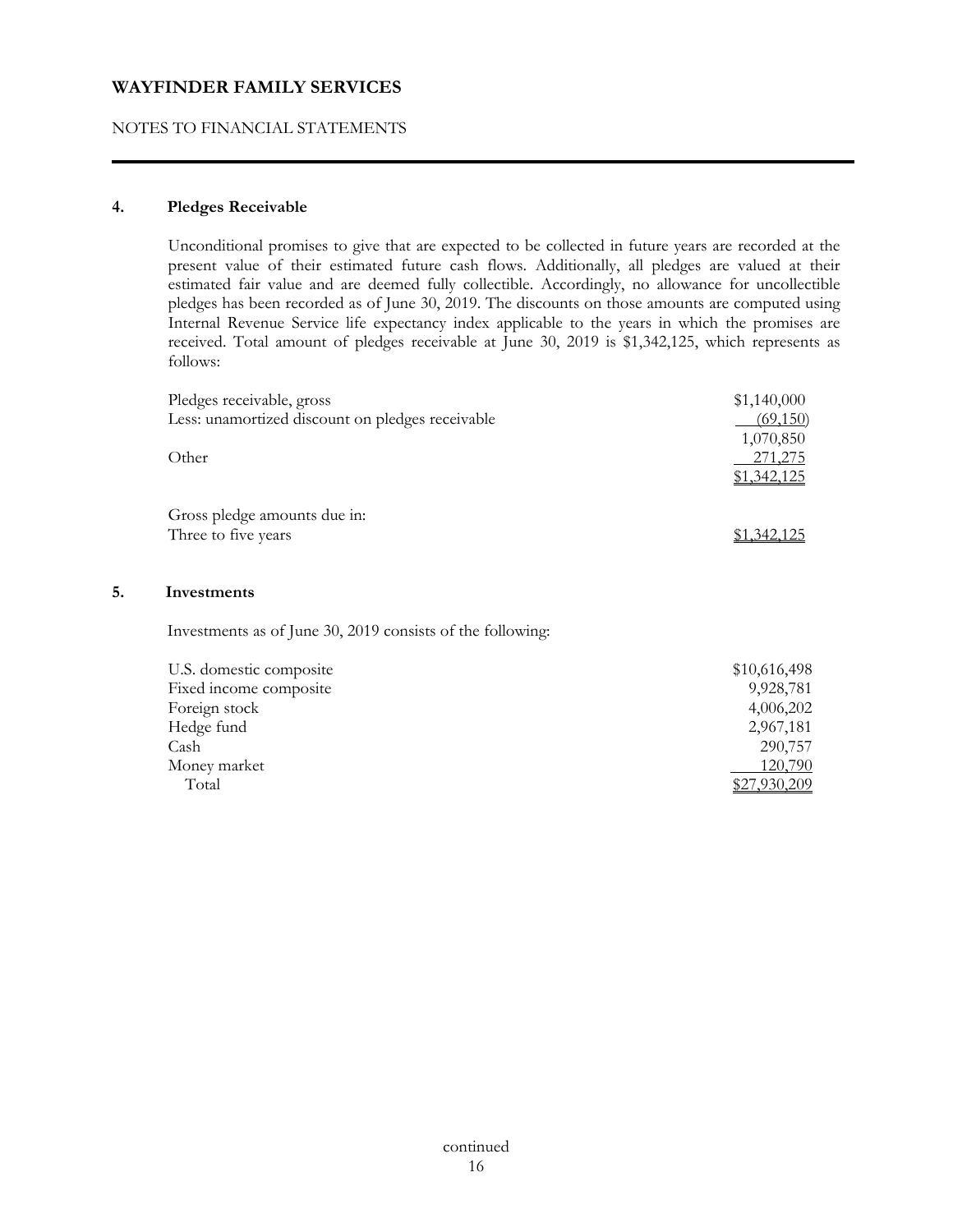### NOTES TO FINANCIAL STATEMENTS

# **6. Fair Value Measurements**

The table below presents the balances of assets or liabilities measured at fair value as of June 30, 2019 on a recurring basis:

|              | Level 1      | Level 2                  | Level 3                  | Total        |
|--------------|--------------|--------------------------|--------------------------|--------------|
| U.S. stocks  | \$10,616,498 | $\overline{\phantom{a}}$ | $\overline{\phantom{a}}$ | \$10,616,498 |
| Fixed income | 9,928,781    |                          |                          | 9,928,781    |
| Foreign      | 4,006,202    |                          |                          | 4,006,202    |
| Hedge funds  |              |                          | 2,967,181                | 2,967,181    |
| Total        | \$24,551,481 |                          | \$2,967,181              | \$27,518,662 |

The fair values of U.S. stocks, fixed income, and foreign have been measured on a recurring basis using quoted prices for identical assets in active markets (Level 1 inputs).

The fair value of hedge funds is measured on a recurring basis using the best information available when there is little or no market (Level 3 inputs).

The following is a reconciliation of the Level 3 assets as of June 30, 2019:

| Fair value at July 1, 2018  | \$2,869,348 |
|-----------------------------|-------------|
| Purchase - new              |             |
| Change in market value      | 45,221      |
| Fair value at June 30, 2019 | \$2,914,569 |

The table below presents the transaction measured at fair value on a non-recurring basis as of June 30, 2019:

|                              | Level <sup>2</sup>       | <b>Level 2</b> | Level 3                  | Total     |
|------------------------------|--------------------------|----------------|--------------------------|-----------|
| Contributed property, goods, |                          |                |                          |           |
| and services                 | $\overline{\phantom{0}}$ |                | $\overline{\phantom{0}}$ | \$446,703 |

The fair value of contributed property, goods, and services have been measured on a non-recurring basis using quoted prices for similar assets in inactive markets (Level 2 inputs).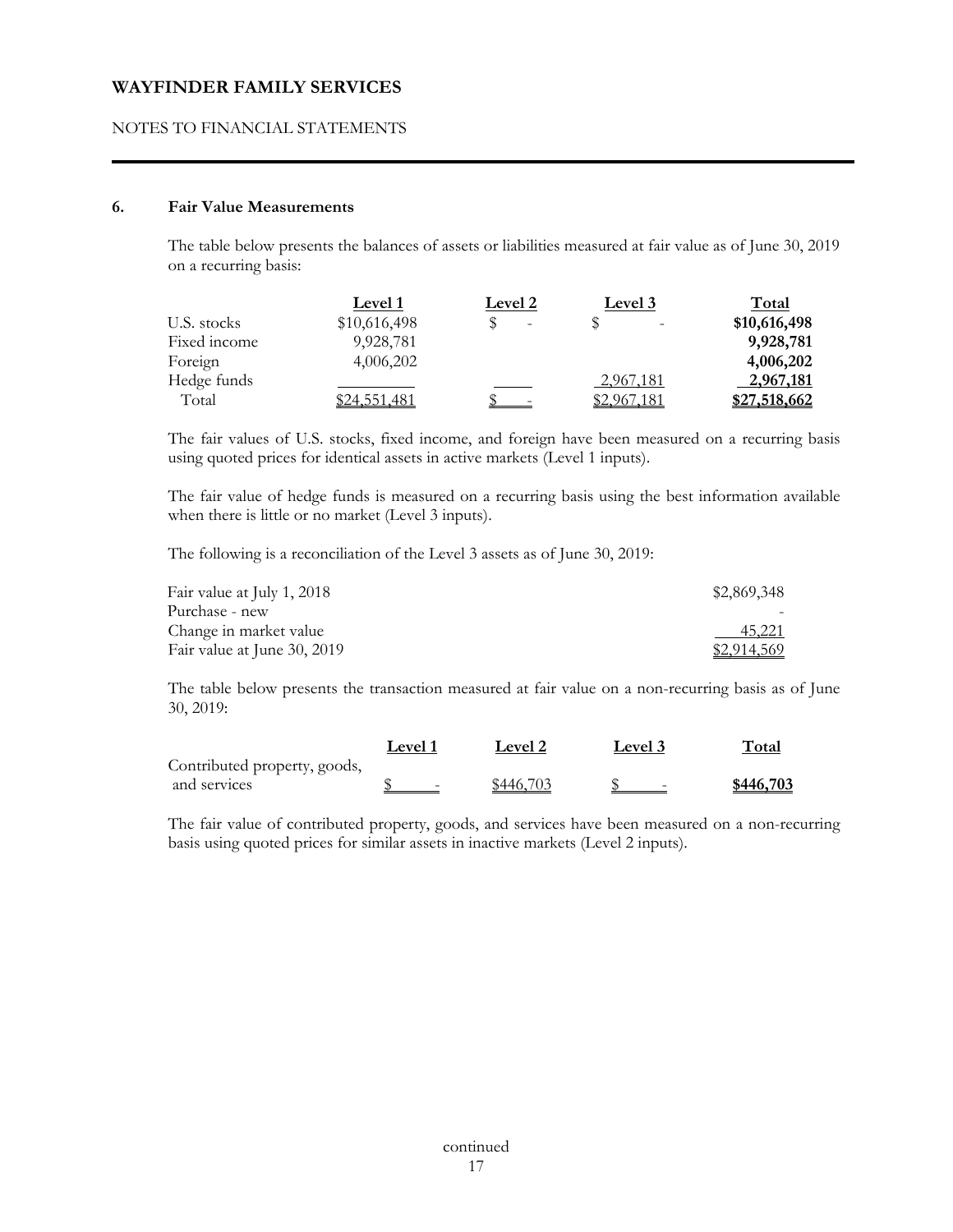### NOTES TO FINANCIAL STATEMENTS

#### **7. Property and Equipment**

Property and equipment as of June 30, 2019 consist of the following:

|                                | Wayfinder         | Camp              |                |
|--------------------------------|-------------------|-------------------|----------------|
|                                | <b>Facilities</b> | <b>Bloomfield</b> | <b>Total</b>   |
| Land                           | \$2,193,174       | \$1,850,000       | \$4,043,174    |
| <b>Buildings</b>               | 13,350,056        |                   | 13,350,056     |
| Furniture and equipment        | 8,033,385         |                   | 8,033,385      |
| Improvements                   | 5,395,509         |                   | 5,395,509      |
| Construction in progress       | 69,941            |                   | 69,941         |
|                                | 29,042,065        | 1,850,000         | 30,892,065     |
| Less: accumulated depreciation | (17, 128, 945)    |                   | (17, 128, 945) |
|                                | 11,913,120        | \$1,850,000       | \$13,763,120   |
|                                |                   |                   |                |

Included in the total fixed assets under Wayfinder facilities, are properties held for investments with values amounting to \$2,989,000.

# **8. Accrued Liabilities**

Accrued liabilities as of June 30, 2019 consist of the following:

| Contract advances         | \$1,415,000 |
|---------------------------|-------------|
| Other accrued liabilities | 1,297,237   |
| Accrued payroll and taxes | 696,273     |
| Accrued vacation          | 565,831     |
|                           |             |

#### **9. Accrued Unemployment Liability**

 Wayfinder has elected to be self-insured for the purposes of California State Unemployment Insurance. Estimated accrued unemployment liability of \$23,225 represents estimated future claims arising from payroll paid to June 30, 2019.

#### **10. Line of Credit**

 Wayfinder has a revolving line of credit with a bank in the amount of \$3,000,000, bearing an interest rate of 2% - 2.25% above libor or prime. The revolving line of credit is secured by accounts receivable, general intangibles, inventory and equipment. At June 30, 2019, there is no outstanding balance on the line of credit.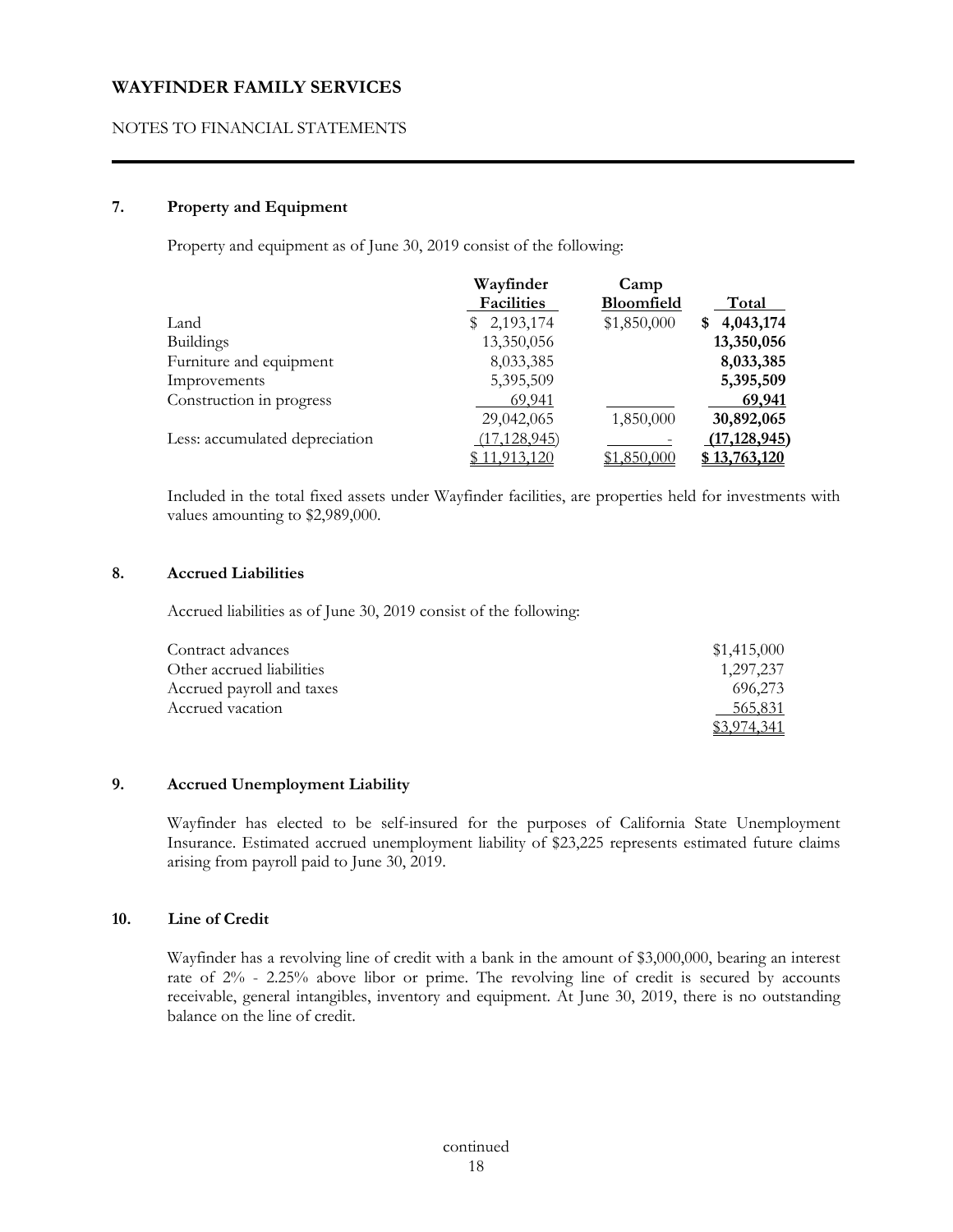# NOTES TO FINANCIAL STATEMENTS

# **11. Commitments and Contingencies**

#### **Obligations Under Operating Leases**

Wayfinder leases various facilities and vehicles under operating leases with various terms. Future minimum payments, by year and in the aggregate, under these leases with initial or remaining terms of one year or more, consist of the following:

| Year ending June 30, |                  |
|----------------------|------------------|
| 2020                 | \$105,660        |
| 2021                 | 44,676           |
| 2022                 | 33,331           |
| 2023                 | 27,925           |
| 2024                 | 12,067           |
|                      | <u>\$223,659</u> |

Lease and rent expense under operating leases for the year ended June 30, 2019 was \$318,329.

#### **Contracts and Grants**

 Wayfinder's contracts and grants are subject to inspection and audit by the appropriate governmental funding agency. The purpose is to determine whether program funds were used in accordance with their respective guidelines and regulations. The potential exists for disallowance of previously-funded program costs. The ultimate liability, if any, which may result from these governmental audits cannot be reasonably estimated and, accordingly, Wayfinder has recorded an allowance of \$278,833 for the possible disallowance of program costs on its financial statements.

# **12. Net Assets With Donor Restrictions – Purpose Restrictions**

Net assets with purpose restrictions as of June 30, 2019 consist of the following:

Time restrictions  $$839,410$ 

For the year ended June 30, 2019, net assets released from donor restrictions were \$45,104.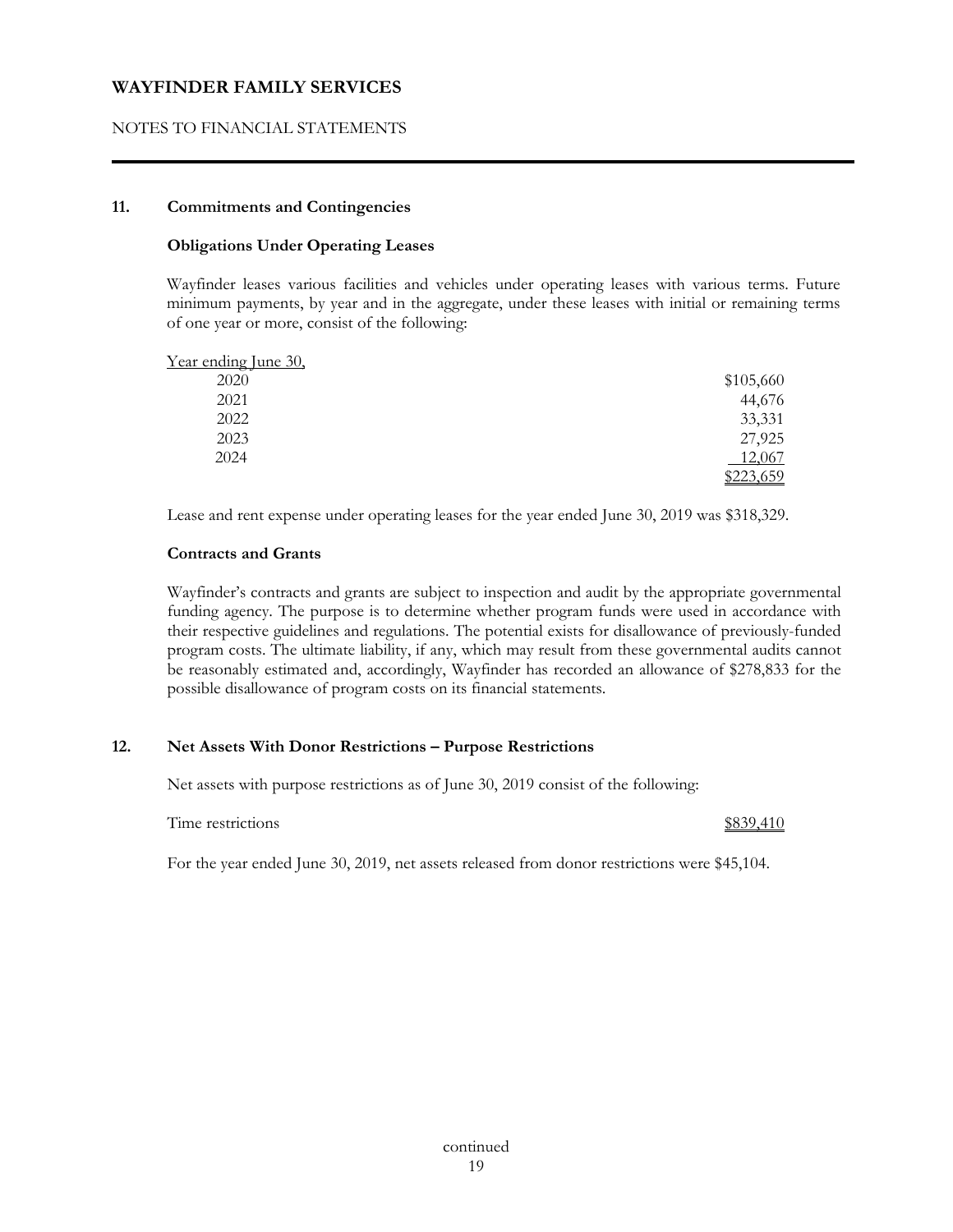# NOTES TO FINANCIAL STATEMENTS

#### **13. Net Assets With Donor Restriction – Perpetual in Nature - Endowment Funds**

 Net assets perpetual in nature represents contributions which the donor has stipulated that the principal is to be kept intact in perpetuity and only the interest and dividends from there may be expended for the needs of the organization and children. As of June 30, 2019, net assets with donor restrictions – perpetual in nature were \$419,880.

As required by generally accepted accounting principles, net assets associated with endowment funds, including funds designated by the Board of Directors to function as endowments, are classified and reported based on the existence or absence of donor-imposed restrictions.

 Wayfinder has interpreted the Uniform Prudent Management of Institutional Funds Act ("UPMIFA") as requiring the preservation of the fair value of the original gift as of the gift date of the donor restricted endowment funds absent explicit donor stipulations to the contrary. As a result of this interpretation, Wayfinder classifies as net assets with donor restrictions – perpetual in nature (a) the original value of the gifts to the permanent endowment, (b) the original value of subsequent gifts to the permanent endowment, and (c) accumulations to the permanent endowment made in accordance with the direction of the applicable donor gift instrument at the time the accumulation is added to the fund. The remaining portions of the donor restricted endowment fund that is not classified in net assets with donor restrictions – perpetual in nature is classified as net assets with donor restrictions until those amounts are appropriated for expenditure by Wayfinder in a manner consistent with the standard of prudence prescribed by UPMIFA.

Endowment net assets composition by type of fund as of June 30, 2019 is as follows:

|                                  | <b>With Donor</b>   |
|----------------------------------|---------------------|
|                                  | <b>Restrictions</b> |
| Donor restricted endowment funds | \$419,880           |

Changes in endowment net assets as of June 30, 2019 are as follows:

|                                 | With Donor          |
|---------------------------------|---------------------|
|                                 | <b>Restrictions</b> |
| Beginning balance, July 1, 2018 | \$419,880           |
| Interest and dividends          |                     |
| Ending balance, June 30, 2019   | \$419.880           |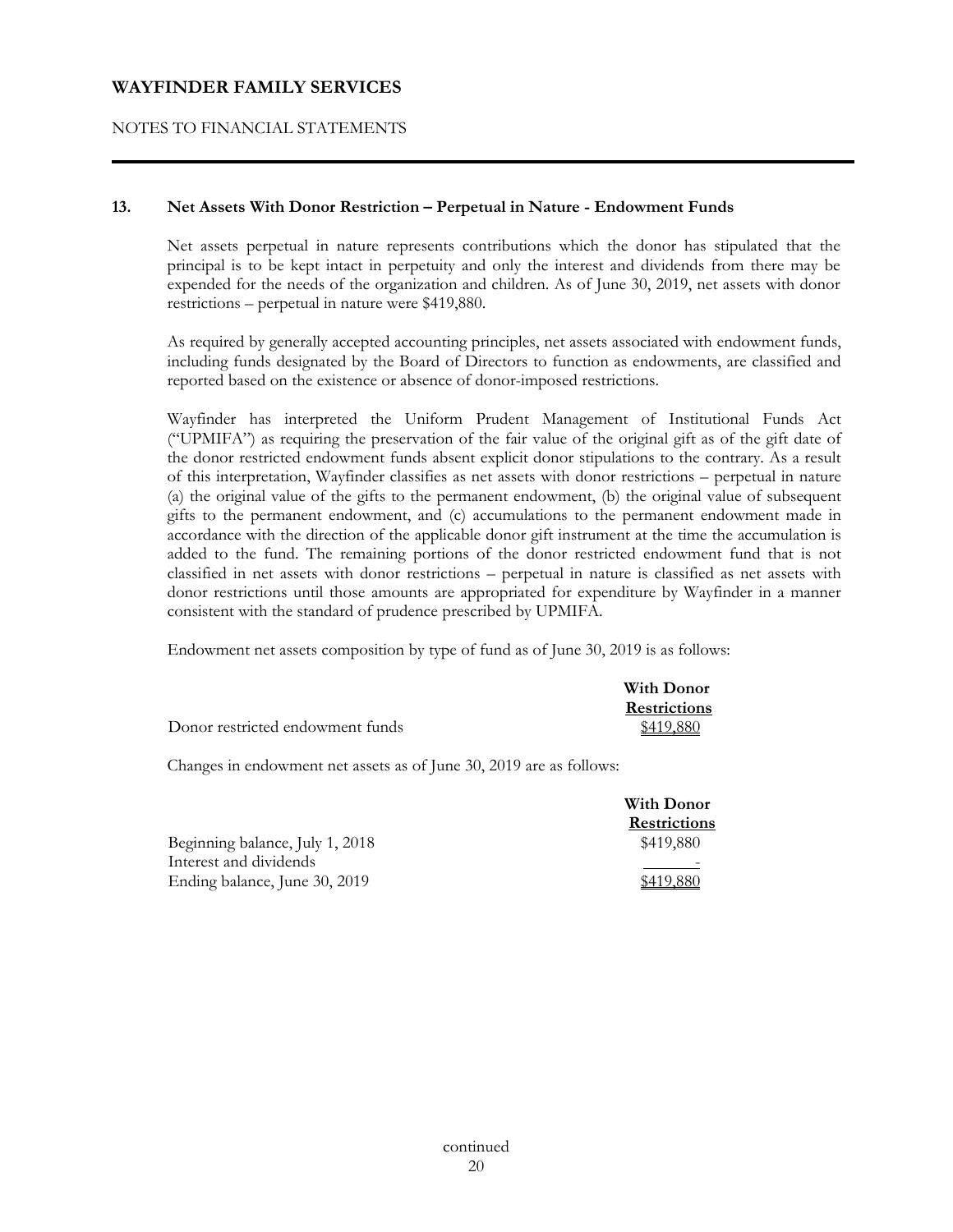### NOTES TO FINANCIAL STATEMENTS

# **14. Government Contracts and Fees for Service**

Government contracts and fees for service as of June 30, 2019 consist of the following:

| California Department of Social Services                                | \$11,280,836        |
|-------------------------------------------------------------------------|---------------------|
| Regional centers - various                                              | 5,214,054           |
| Department of Rehabilitation (States of California, Alaska, and Nevada) | 3,052,235           |
| Various school districts                                                | 2,040,290           |
| Department of Mental Health                                             | 1,027,799           |
| Alameda County Health Care Services Agency                              | 218,097             |
| Department of Education - nutrition program                             | 66,743              |
| Community Development Block Grant                                       | 25,000              |
|                                                                         | <u>\$22,925,054</u> |

#### **15. Perpetual Charitable Trust**

 Wayfinder was made a beneficiary of a perpetual charitable trust in 1985. According to the trust agreement, Wayfinder is entitled to one-sixth of the net income generated from a Texas oil property and related investments. Due to the nature of the property, the fair value of this contribution cannot be determined at this time. Accordingly, the value of future income to be received from the trust has not been recorded in the accompanying financial statements and income generated from the trust is recognized as income when received.

#### **16. Employee Benefit Plans**

 Wayfinder has a 401(k) profit sharing plan covering all employees who worked at least three months during the plan year and are eligible to participate in the plan. Wayfinder matches up to 4% of the employee's deferred salary as approved by the plan documents. The 401(k) profit sharing plan expense for the year ended June 30, 2019 was \$354,998.

 Wayfinder also has a deferred compensation plan under Section 457 of the Internal Revenue Code for highly compensated employees. The expense under this plan for the year ended June 30, 2019 was \$79,623.